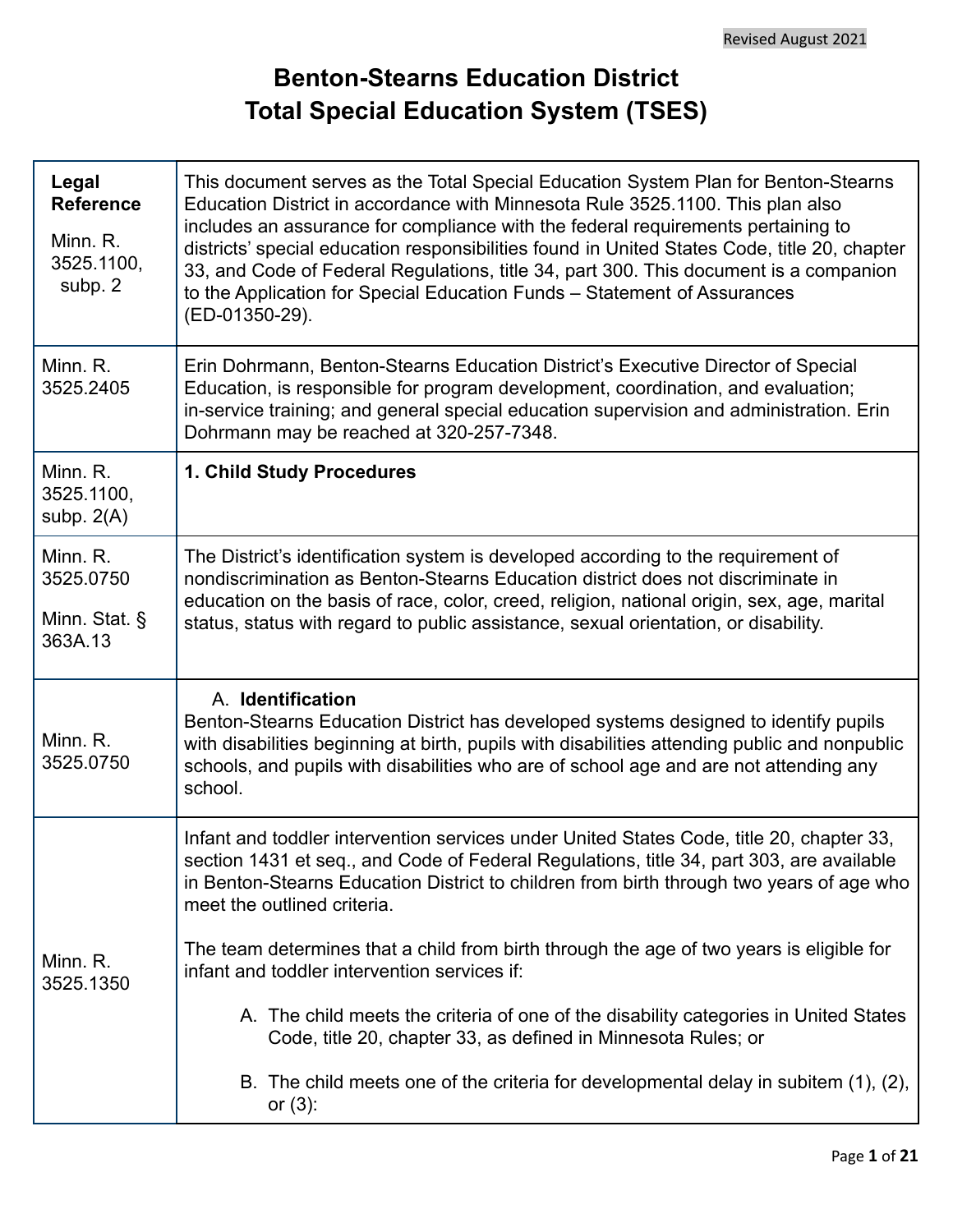|                       | (1) The child has a diagnosed physical or mental condition or disorder that has a<br>high probability of resulting in developmental delay regardless of whether the<br>child has a demonstrated need or delay; or                                                                                                                                                                                                                                                                                                           |
|-----------------------|-----------------------------------------------------------------------------------------------------------------------------------------------------------------------------------------------------------------------------------------------------------------------------------------------------------------------------------------------------------------------------------------------------------------------------------------------------------------------------------------------------------------------------|
|                       | (2) The child is experiencing a developmental delay that is demonstrated by a<br>score of 1.5 standard deviations or more below the mean, as measured by<br>the appropriate diagnostic measures and procedures, in one or more of the<br>following areas:<br>(a) Cognitive development;<br>(b) Physical development, including vision and hearing;<br>(c) Communication development;<br>(d) Social or emotional development; and<br>(e) Adaptive development.                                                               |
|                       | (3) The child's eligibility is established through the application of informed clinical<br>opinion. Informed clinical opinion may be used as an independent basis to<br>establish a child's eligibility under this part even when other instruments do not<br>establish eligibility; however, in no event may informed clinical opinion be used to<br>negate the results of evaluation instruments to establish eligibility.                                                                                                |
|                       | The team shall determine that a child from the age of three years through the age of six<br>years is eligible for special education when:                                                                                                                                                                                                                                                                                                                                                                                   |
|                       | A. The child meets the criteria of one of the categorical disabilities in United States<br>Code, title 20, chapter 33, as defined in Minnesota Rules; or                                                                                                                                                                                                                                                                                                                                                                    |
|                       | B. The child meets one of the criteria for developmental delay in subitem (1) and the<br>criteria in subitem (2). Benton-Stearns Education District has elected the option of<br>implementing these criteria for developmental delay.                                                                                                                                                                                                                                                                                       |
|                       | $(1)$ The child:                                                                                                                                                                                                                                                                                                                                                                                                                                                                                                            |
| Minn. R.<br>3525.1351 | (a) Has a diagnosed physical or mental condition or disorder that has a high<br>probability or resulting in developmental delay; or                                                                                                                                                                                                                                                                                                                                                                                         |
|                       | (b) Has a delay in each of two or more of the areas of cognitive development;<br>physical development, including vision and hearing; communication development;<br>social or emotional development; and adaptive development, that is verified by an<br>evaluation using one or more technically adequate, norm-referenced instruments. The<br>instruments must be individually administered by appropriately trained professionals<br>and the scores must be at least 1.5 standard deviations below the mean in each area. |
|                       | (2) The child's need for special education is supported by:                                                                                                                                                                                                                                                                                                                                                                                                                                                                 |
|                       | (a) At least one documented, systematic observation in the child's routine setting<br>by an appropriate professional or, if observation in the daily routine setting is<br>not possible, the alternative setting must be justified;                                                                                                                                                                                                                                                                                         |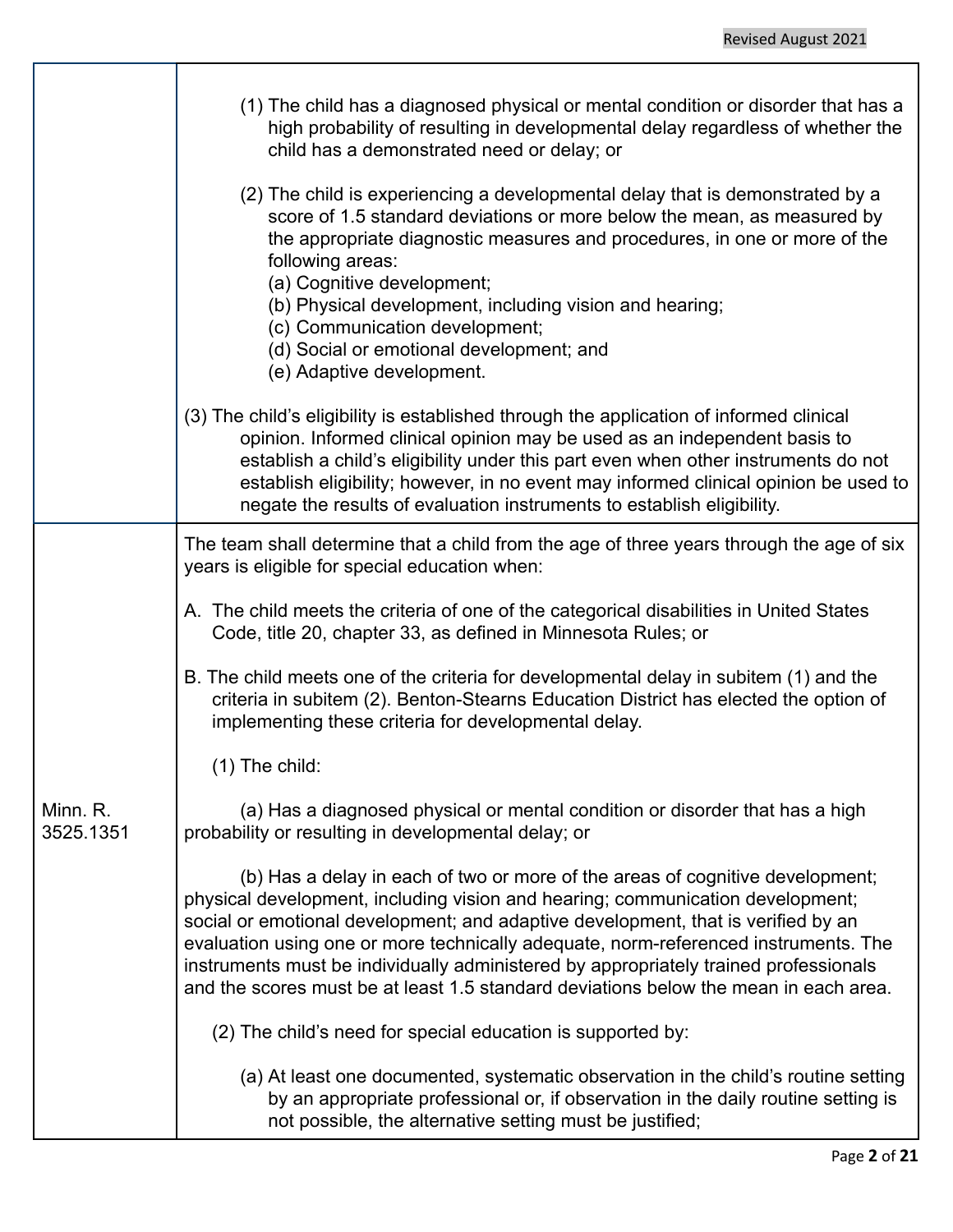|                       | (b) A developmental history; and                                                                                                                                                                                                                                                                                                                                                                                                                                                                                                                                                                                                                                                                                                                                                                                                                                              |  |  |  |  |
|-----------------------|-------------------------------------------------------------------------------------------------------------------------------------------------------------------------------------------------------------------------------------------------------------------------------------------------------------------------------------------------------------------------------------------------------------------------------------------------------------------------------------------------------------------------------------------------------------------------------------------------------------------------------------------------------------------------------------------------------------------------------------------------------------------------------------------------------------------------------------------------------------------------------|--|--|--|--|
|                       | (c) At least one other evaluation procedure in each area of identified delay that is<br>conducted on a different day than the medical or norm-referenced evaluation; which<br>may include criterion referenced instruments, language samples, or curriculum-based<br>measures.                                                                                                                                                                                                                                                                                                                                                                                                                                                                                                                                                                                                |  |  |  |  |
| Minn. R.<br>3525.1341 | Benton-Stearns Education District's plan for identifying a child with a specific learning<br>disability is consistent with Minnesota Rule 3525.1341. Benton-Stearns Education<br>District implements its interventions consistent with that plan. The plan details the<br>specific scientific, research-based intervention (SRBI) approach, including timelines for<br>progression through the model; any SRBI that is used, by content area; the parent<br>notification and consent policies for participation in SRBI; procedures for ensuing fidelity<br>of implementation; and a district staff training plan. The special education team may<br>utilize the SRBI model in identifying a child with a specific learning disability.<br>Benton-Stearns Education District's plan for identifying a child with a specific learning<br>disability is attached as Appendix A. |  |  |  |  |
|                       | A. Evaluation                                                                                                                                                                                                                                                                                                                                                                                                                                                                                                                                                                                                                                                                                                                                                                                                                                                                 |  |  |  |  |
|                       | Evaluation of the child and assessment of the child and family will be conducted in a<br>manner consistent with Code of Federal Regulations, title 34, section 303.321.                                                                                                                                                                                                                                                                                                                                                                                                                                                                                                                                                                                                                                                                                                       |  |  |  |  |
|                       | A. General                                                                                                                                                                                                                                                                                                                                                                                                                                                                                                                                                                                                                                                                                                                                                                                                                                                                    |  |  |  |  |
|                       | (1) The lead agency must ensure that, subject to obtaining parental consent in<br>accordance with §303.420(a)                                                                                                                                                                                                                                                                                                                                                                                                                                                                                                                                                                                                                                                                                                                                                                 |  |  |  |  |
|                       | (2), each child under the age of three who is referred for evaluation or early<br>intervention services under this part and suspected of having a disability, receives:                                                                                                                                                                                                                                                                                                                                                                                                                                                                                                                                                                                                                                                                                                       |  |  |  |  |
|                       | (i) A timely, comprehensive, multidisciplinary evaluation of the child in<br>accordance with paragraph (b) of this section unless eligibility is established under<br>paragraph (a)(3)(i) of this section; and                                                                                                                                                                                                                                                                                                                                                                                                                                                                                                                                                                                                                                                                |  |  |  |  |
|                       | (ii) If the child is determined eligible as an infant or toddler with a disability as<br>defined in §303.21;<br>(A) A multidisciplinary assessment of the unique strengths and needs of that infant<br>or toddler and the identification of services appropriate to meet those needs;                                                                                                                                                                                                                                                                                                                                                                                                                                                                                                                                                                                         |  |  |  |  |
|                       | (B) A family-directed assessment of the resources, priorities, and concerns of the<br>family and the identification of the supports and services necessary to enhance<br>the family's capacity to meet the developmental needs of that infant or toddler.<br>The assessments of the child and family are described in paragraph (c) of this<br>section and these assessments may occur simultaneously with the evaluation,<br>provided that the requirements of paragraph (b) of this section are met.                                                                                                                                                                                                                                                                                                                                                                        |  |  |  |  |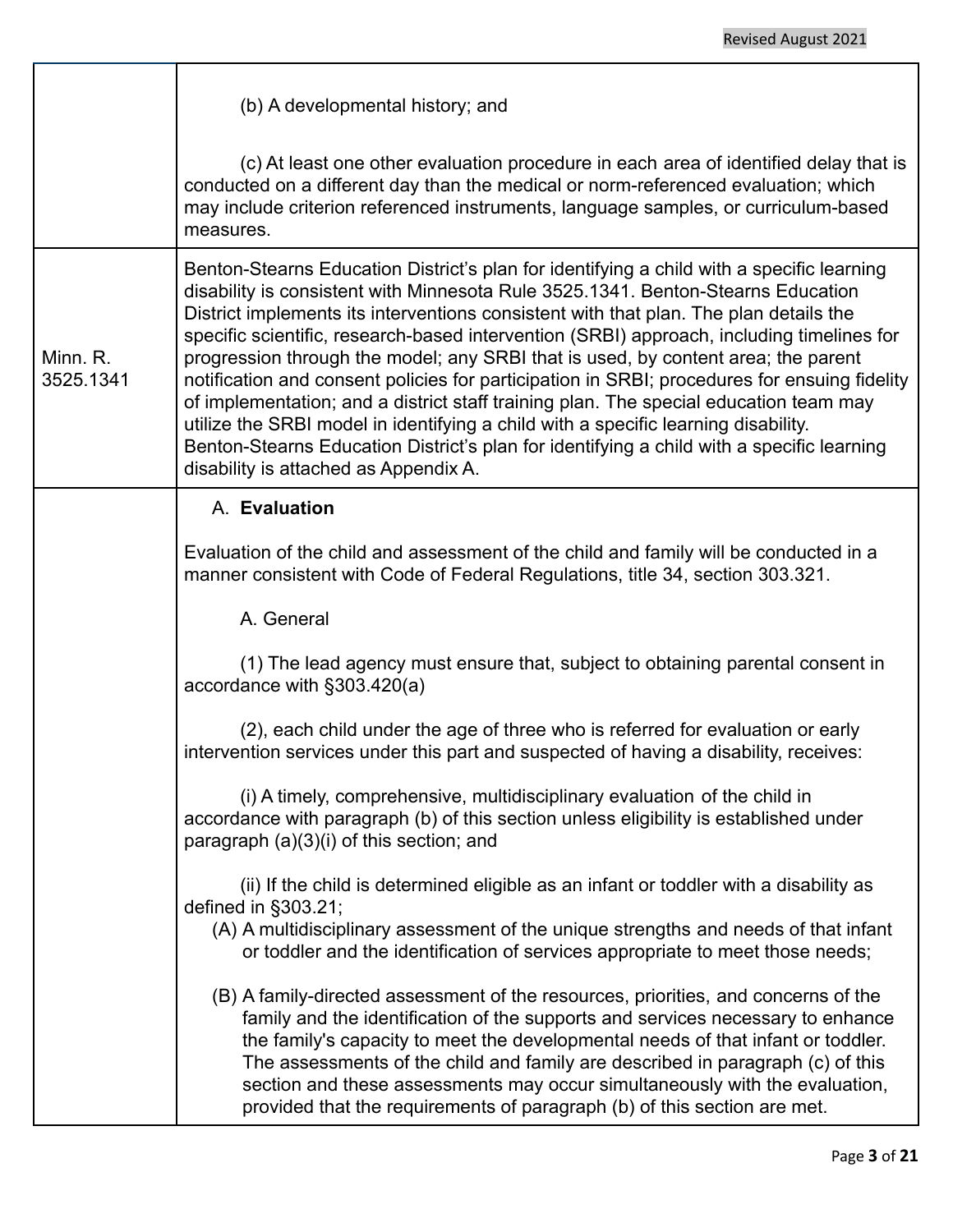(3) As used in this part—

(i) Evaluation means the procedures used by qualified personnel to determine a child's initial and continuing eligibility under this part, consistent with the definition of infant or toddler with a disability in §303.21. An initial evaluation refers to the child's evaluation to determine his or her initial eligibility under this part;

(ii) Assessment means the ongoing procedures used by qualified personnel to identify the child's unique strengths and needs and the early intervention services appropriate to meet those needs throughout the period of the child's eligibility under this part and includes the assessment of the child, consistent with paragraph (c)(1) of this section and the assessment of the child's family, consistent with paragraph (c)(2) of this section; and

(iii) Initial assessment refers to the assessment of the child and the family assessment conducted prior to the child's first IFSP meeting.

Minn. R. 3525.1350

34 C.F.R. § 303.321

(3)(i) A child's medical and other records may be used to establish eligibility (without conducting an evaluation of the child) under this part if those records indicate that the child's level of functioning in one or more of the developmental areas identified in §303.21(a)(1) constitutes a developmental delay or that the child otherwise meets the criteria for an infant or toddler with a disability under §303.21. If the child's part C eligibility is established under this paragraph, the lead agency or EIS provider must conduct assessments of the child and family in accordance with paragraph (c) of this section.

(ii) Qualified personnel must use informed clinical opinion when conducting an evaluation and assessment of the child. In addition, the lead agency must ensure that informed clinical opinion may be used as an independent basis to establish a child's eligibility under this part even when other instruments do not establish eligibility; however, in no event may informed clinical opinion be used to negate the results of evaluation instruments used to establish eligibility under paragraph (b) of this section. (4) All evaluations and assessments of the child and family must be conducted by qualified personnel, in a nondiscriminatory manner, and selected and administered so as not to be racially or culturally discriminatory.

(5) Unless clearly not feasible to do so, all evaluations and assessments of a child must be conducted in the native language of the child, in accordance with the definition of native language in §303.25.

(6) Unless clearly not feasible to do so, family assessments must be conducted in the native language of the family members being assessed, in accordance with the definition of native language in §303.25.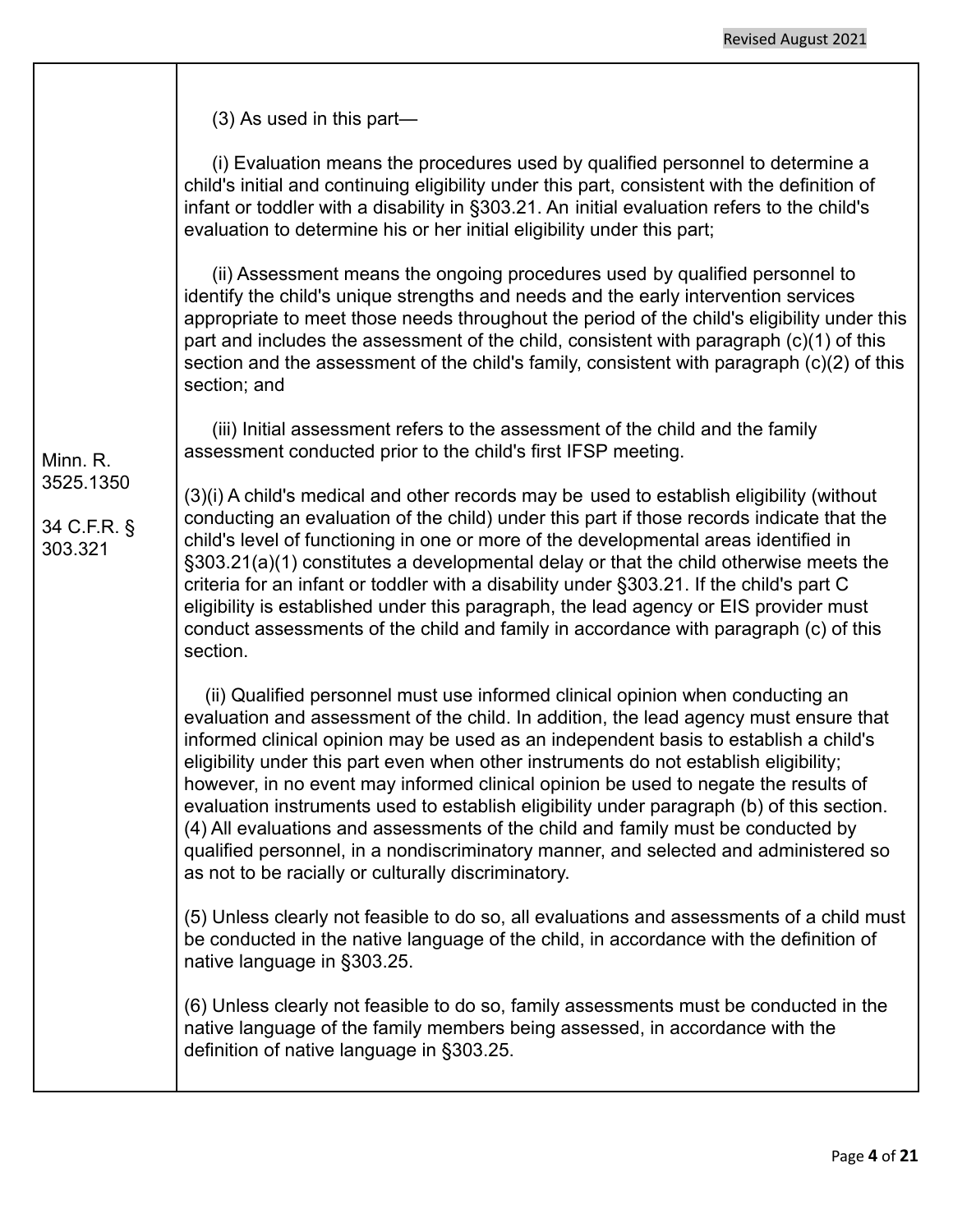|                       | B. Procedures for evaluation of the child. In conducting an evaluation, no single<br>procedure may be used as the sole criterion for determining a child's eligibility under<br>this part. Procedures must include:                                                                                                                                                                                 |
|-----------------------|-----------------------------------------------------------------------------------------------------------------------------------------------------------------------------------------------------------------------------------------------------------------------------------------------------------------------------------------------------------------------------------------------------|
|                       | (1) Administering an evaluation instrument;<br>(2) Taking the child's history (including interviewing the parent);<br>(3) Identifying the child's level of functioning in each of the developmental areas<br>in $\S$ 303.21(a)(1);<br>(4) Gathering information from other sources such as family members, other<br>care-givers, medical providers, social workers, and educators, if necessary, to |
|                       | understand the full scope of the child's unique strengths and needs; and<br>(5) Reviewing medical, educational, or other records.                                                                                                                                                                                                                                                                   |
|                       | C. Procedures for assessment of the child and family.                                                                                                                                                                                                                                                                                                                                               |
|                       | (1) An assessment of each infant or toddler with a disability must be conducted by<br>qualified personnel in order to identify the child's unique strengths and needs<br>and the early intervention services appropriate to meet those needs. The<br>assessment of the child must include the following:                                                                                            |
|                       | A review of the results of the evaluation conducted by paragraph (b) of this<br>(i)<br>section;                                                                                                                                                                                                                                                                                                     |
|                       | Personal observations of the child; and<br>(ii)                                                                                                                                                                                                                                                                                                                                                     |
|                       | The identification of the child's needs in each of the developmental areas in $\S$<br>(iii)<br>$303.21(a)(1)$ .                                                                                                                                                                                                                                                                                     |
|                       | (2) A family-directed assessment must be conducted by qualified personnel in order<br>to identify the family's resources, priorities, and concerns and the supports and<br>services necessary to enhance the family's capacity to meet the developmental<br>needs of the family's infant or toddler with a disability. The family-directed<br>assessment must -                                     |
|                       | Be voluntary on the part of each family member participating in the<br>(i)<br>assessment;                                                                                                                                                                                                                                                                                                           |
|                       | (ii)<br>Be based on information obtained through an assessment tool and also<br>through an interview with those family members who elect to participate in the<br>assessment; and                                                                                                                                                                                                                   |
|                       | (iii)<br>Include the family's description of its resources, priorities, and concerns<br>related to enhancing the child's development.                                                                                                                                                                                                                                                               |
| Minn. R.<br>3525.2550 | The team conducts an evaluation for special education purposes within a reasonable<br>time not to exceed 30 school days from the date the district receives parental<br>permission to conduct the evaluation or the expiration of the 14-calendar day parental<br>response time in cases other than initial evaluation, unless a conciliation conference or<br>hearing is requested.                |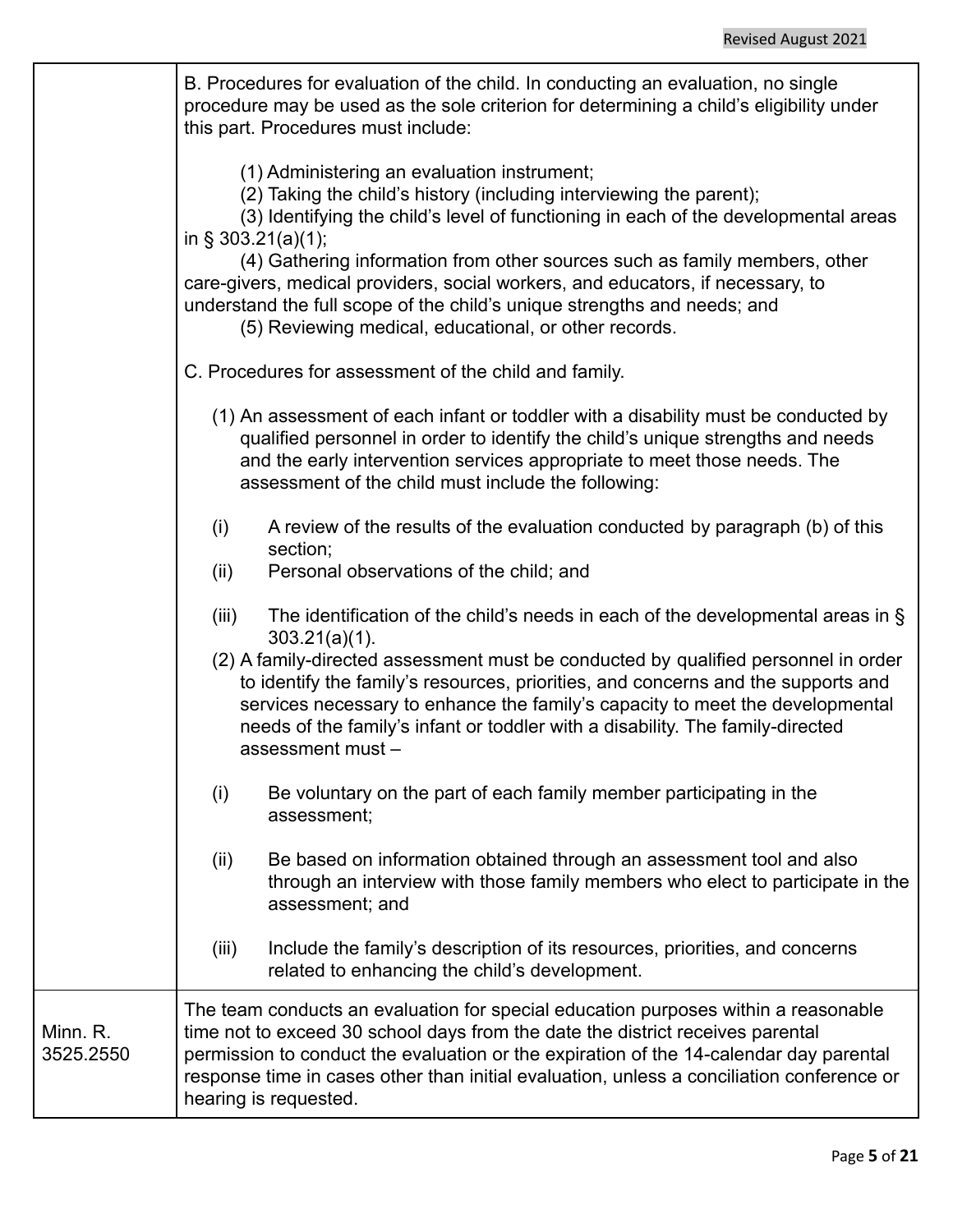| Minn. R.<br>3525.2710<br>Minn. Stat. §<br>125A.091 | Benton-Stearns Education District conducts full and individual initial evaluation before<br>the initial provision of special education and related services to a pupil. The initial<br>evaluation consists of procedures to determine whether a child is a pupil with a<br>disability that adversely affects the child's educational performance as defined in<br>Minnesota Statutes, section 125A.02, who by reason thereof needs special education<br>and related services, and to determine the educational needs of the pupil. The district<br>proposes to conduct an initial evaluation to determine if the child qualifies as a pupil<br>with a disability obtains informed consent from the parent of the child before the<br>evaluation is conducted. Parental consent for evaluation is not construed as consent for<br>placement for receipt of special education and related services. The District will not<br>override the written refusal of a parent to consent to an initial evaluation or<br>re-evaluation. |
|----------------------------------------------------|------------------------------------------------------------------------------------------------------------------------------------------------------------------------------------------------------------------------------------------------------------------------------------------------------------------------------------------------------------------------------------------------------------------------------------------------------------------------------------------------------------------------------------------------------------------------------------------------------------------------------------------------------------------------------------------------------------------------------------------------------------------------------------------------------------------------------------------------------------------------------------------------------------------------------------------------------------------------------------------------------------------------------|
|                                                    | <b>Evaluation Procedures</b>                                                                                                                                                                                                                                                                                                                                                                                                                                                                                                                                                                                                                                                                                                                                                                                                                                                                                                                                                                                                 |
|                                                    | Evaluations and reevaluations are conducted according to the following procedures:                                                                                                                                                                                                                                                                                                                                                                                                                                                                                                                                                                                                                                                                                                                                                                                                                                                                                                                                           |
|                                                    | A. Benton-Stearns Education District shall provide notice to the parents of the pupil,<br>according to Code of Federal Regulations, title 34, sections 300.500 to 300.505, that<br>describes any evaluation procedures the district proposes to conduct.                                                                                                                                                                                                                                                                                                                                                                                                                                                                                                                                                                                                                                                                                                                                                                     |
|                                                    | B. In conducting the evaluation, Benton-Stearns Education District:                                                                                                                                                                                                                                                                                                                                                                                                                                                                                                                                                                                                                                                                                                                                                                                                                                                                                                                                                          |
|                                                    | (1) Uses a variety of evaluation tools and strategies to gather relevant functional and<br>developmental information, including information provided by the parent, that are<br>designed to assist in determining whether the child is a pupil with a disability and the<br>content of the pupil's individualized education program, including information related to<br>enabling the pupil to be involved in and progress in the general curriculum, or for<br>preschool pupils, to participate in appropriate activities;                                                                                                                                                                                                                                                                                                                                                                                                                                                                                                  |
|                                                    | (2) Does not use any single procedure as the sole criterion for determining whether a<br>child is a pupil with a disability or determining an appropriate educational program for<br>the pupil; and                                                                                                                                                                                                                                                                                                                                                                                                                                                                                                                                                                                                                                                                                                                                                                                                                          |
| Minn. R.<br>3525.2710,<br>subp. 3                  | (3) Uses technically sound instruments that are designed to assess the relative<br>contribution of cognitive and behavioral factors, in addition to physical or developmental<br>factors.                                                                                                                                                                                                                                                                                                                                                                                                                                                                                                                                                                                                                                                                                                                                                                                                                                    |
|                                                    | C. Benton-Stearns Education District ensures that:                                                                                                                                                                                                                                                                                                                                                                                                                                                                                                                                                                                                                                                                                                                                                                                                                                                                                                                                                                           |
|                                                    | (1) Tests and other evaluation materials used to evaluate a child under this part are<br>selected and administered so as not to be discriminatory on a racial or cultural basis,<br>and are provided and administered in the pupil's native language or other mode of<br>communication, unless it is clearly not feasible to do so;                                                                                                                                                                                                                                                                                                                                                                                                                                                                                                                                                                                                                                                                                          |
|                                                    | (2) Materials and procedures used to evaluate a child with limited English proficiency<br>are selected and administered to ensure that they measure the extent to which the child                                                                                                                                                                                                                                                                                                                                                                                                                                                                                                                                                                                                                                                                                                                                                                                                                                            |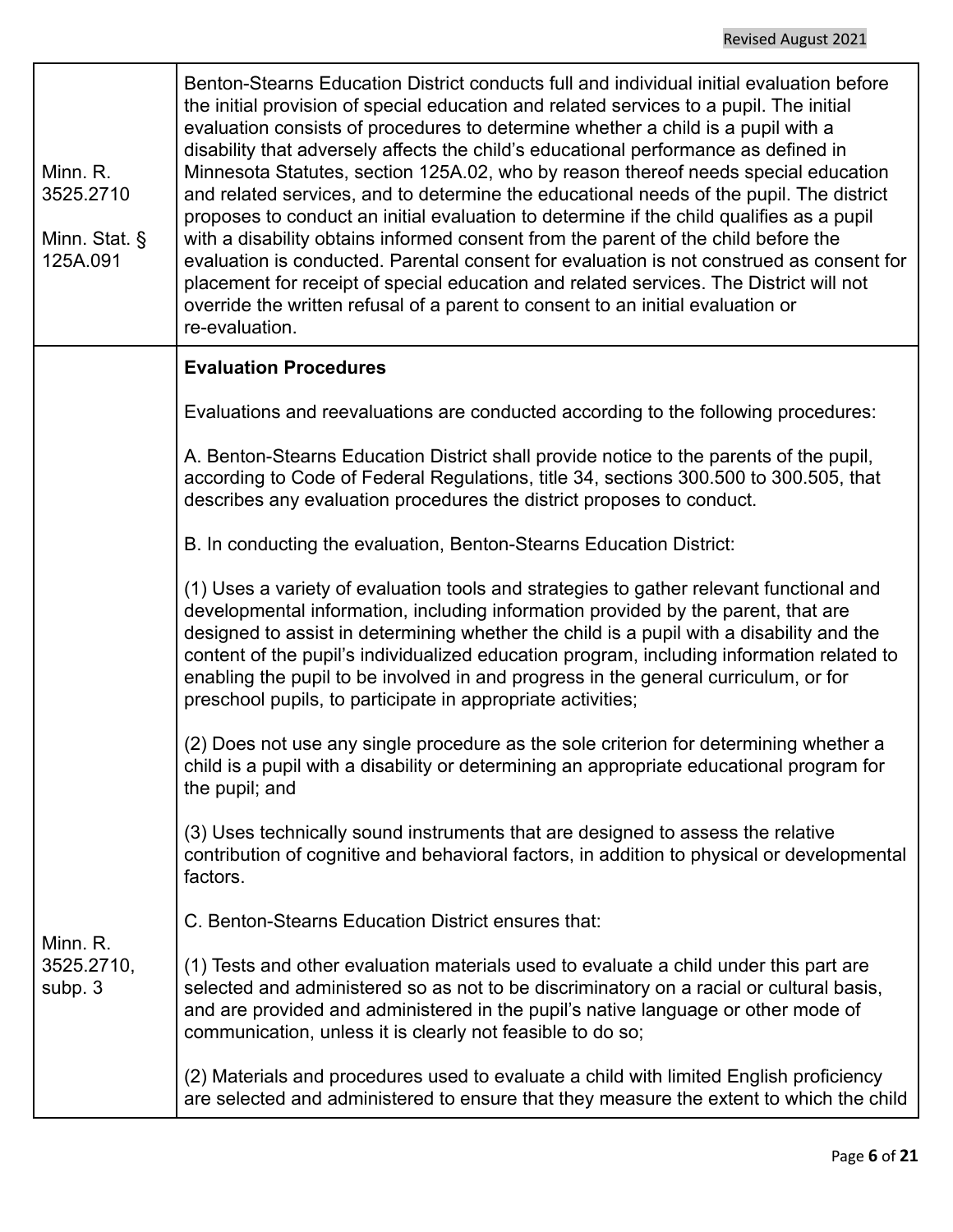has a disability and needs special education and related services, rather than measure the child's English language skills;

(3) Any standardized tests that are given to the child have been validated for the specific purpose for which they are used, are administered by trained and knowledgeable personnel, and are administered in accordance with any instructions provided by the producer of such tests;

(4) The child is evaluated in all areas of suspected disability, including, if appropriate, health, vision, hearing, social and emotional status, general intelligence, academic performance, communicative status, and motor abilities;

(5) Evaluation tools and strategies that provide relevant information that directly assists persons in determining the educational needs of the pupil are provided;

(6) If an evaluation is not conducted under standard conditions, a description of the extent to which it varied from standard conditions must be included in the evaluation report;

(7) Tests and other evaluation materials include those tailored to evaluate specific areas of educational need and not merely those that are designed to provide a single general intelligence quotient;

(8) Tests are selected and administered so as best to ensure that if a test is administered to a child with impaired sensory, manual, or speaking skills, the test results accurately reflect the child's aptitude or achievement level or whatever other factors the test purports to measure, rather than reflecting the child's impaired sensory, manual, or speaking skills, unless those skills are the factors that the test purports to measure; and

(9) In evaluating each pupil with a disability, the evaluation is sufficiently comprehensive to identify all of the pupil's special education and related service needs, whether or not commonly linked to the disability category in which the pupil has been classified.

D. Upon completion of administration of tests and other evaluation materials, the determination of whether the child is a pupil with a disability as defined in Minnesota Statutes, section 125A.02, shall be made by a team of qualified professionals and the parent of the pupil in accordance with item E, and a copy of the evaluation report and the documentation of determination of eligibility will be given to the parent.

E. In making a determination of eligibility under item D, a child shall not be determined to be a pupil with a disability if the determinant factor for such determination is lack of instruction in reading or math or limited English proficiency, and the child does not otherwise meet eligibility criteria under parts 3525.1325 to 3525.1351.

**Additional requirements for evaluations and reevaluations**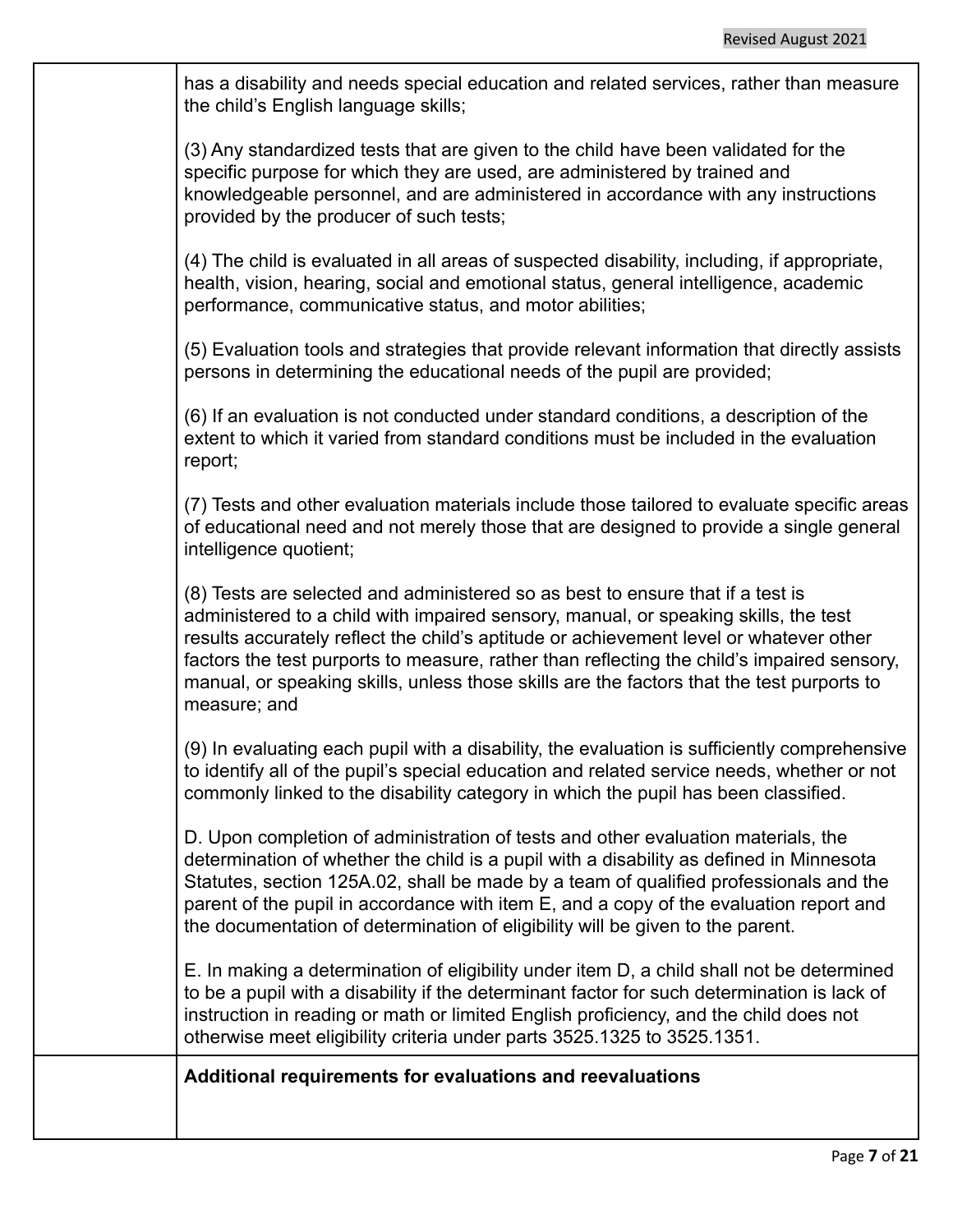|                                                                    | A. As part of an initial evaluation, if appropriate, and as part of any reevaluation under<br>this part, or a reinstatement under part 3525.3100, the IEP team and other qualified<br>professionals, as appropriate, shall:                                                                                                                                                                                                                                                                                                                                                                                                                                                                                                                                                                                                                                                                                                                  |
|--------------------------------------------------------------------|----------------------------------------------------------------------------------------------------------------------------------------------------------------------------------------------------------------------------------------------------------------------------------------------------------------------------------------------------------------------------------------------------------------------------------------------------------------------------------------------------------------------------------------------------------------------------------------------------------------------------------------------------------------------------------------------------------------------------------------------------------------------------------------------------------------------------------------------------------------------------------------------------------------------------------------------|
| Minn. R.<br>3525.2710,<br>subp. 4<br>Minn. Stat. §<br>125A.0942(c) | (1) Review existing evaluation data on the pupil, including evaluations and information<br>provided by the parents of the pupil, current classroom-based assessments and<br>observations, and teacher and related services providers observation; and                                                                                                                                                                                                                                                                                                                                                                                                                                                                                                                                                                                                                                                                                        |
|                                                                    | (2) On the basis of the review, and input from the pupil's parents, identify what<br>additional data, if any, are needed to determine whether the pupil has a particular<br>category of disability, as described in Minnesota Statutes, section 125A.02, or, in the<br>case of a reevaluation of a pupil, whether the pupil continues to have such a disability,<br>the present levels of performance and educational needs of the pupil, whether the pupil<br>needs special education and related services, or in the case of a reevaluation of a pupil,<br>whether the pupil continues to need special education and related services, and<br>whether any additions or modifications to the special education and related services are<br>needed to enable the pupil to meet the measurable annual goals set out in the<br>individualized education program of the pupil and to participate, as appropriate, in the<br>general curriculum. |
|                                                                    | B. The district administers such tests and other evaluation materials as may be needed<br>to produce the data identified by the IEP team under item A, subitem (2).                                                                                                                                                                                                                                                                                                                                                                                                                                                                                                                                                                                                                                                                                                                                                                          |
|                                                                    | C. The district obtains informed parental consent, in accordance with subpart 1, prior to<br>conducting any reevaluation of a pupil, except that such informed parental consent<br>need not be obtained if the district can demonstrate that it had taken reasonable<br>measures to obtain such consent and the pupil's parent has failed to respond.                                                                                                                                                                                                                                                                                                                                                                                                                                                                                                                                                                                        |
|                                                                    | D. If the IEP team and other qualified professionals, as appropriate, determine that no<br>additional data are needed to determine whether the pupil continues to be a pupil with a<br>disability, the district shall notify the pupil's parents of that determination and the<br>reasons for it, and the right of such parents to request an evaluation to determine<br>whether the pupil continues to be a pupil with a disability, and shall not be required to<br>conduct such an evaluation unless requested to by the pupil's parents.                                                                                                                                                                                                                                                                                                                                                                                                 |
|                                                                    | E. A district evaluates a pupil in accordance with federal regulations before determining<br>that the pupil is no longer a pupil with a disability.                                                                                                                                                                                                                                                                                                                                                                                                                                                                                                                                                                                                                                                                                                                                                                                          |
|                                                                    | Procedures for determining eligibility and placement                                                                                                                                                                                                                                                                                                                                                                                                                                                                                                                                                                                                                                                                                                                                                                                                                                                                                         |
| Minn. R.<br>3525.2710,                                             | A. In interpreting evaluation data for the purpose of determining if a child is a pupil with<br>a disability under parts 3525.1325 to 3525.1351 and the educational needs of the child,<br>the school district:                                                                                                                                                                                                                                                                                                                                                                                                                                                                                                                                                                                                                                                                                                                              |
| subp. 5                                                            | (1) Draws upon information from a variety of sources, including aptitude and<br>achievement tests, parent input, teacher recommendations, physical condition, social or<br>cultural background, and adaptive behavior; and                                                                                                                                                                                                                                                                                                                                                                                                                                                                                                                                                                                                                                                                                                                   |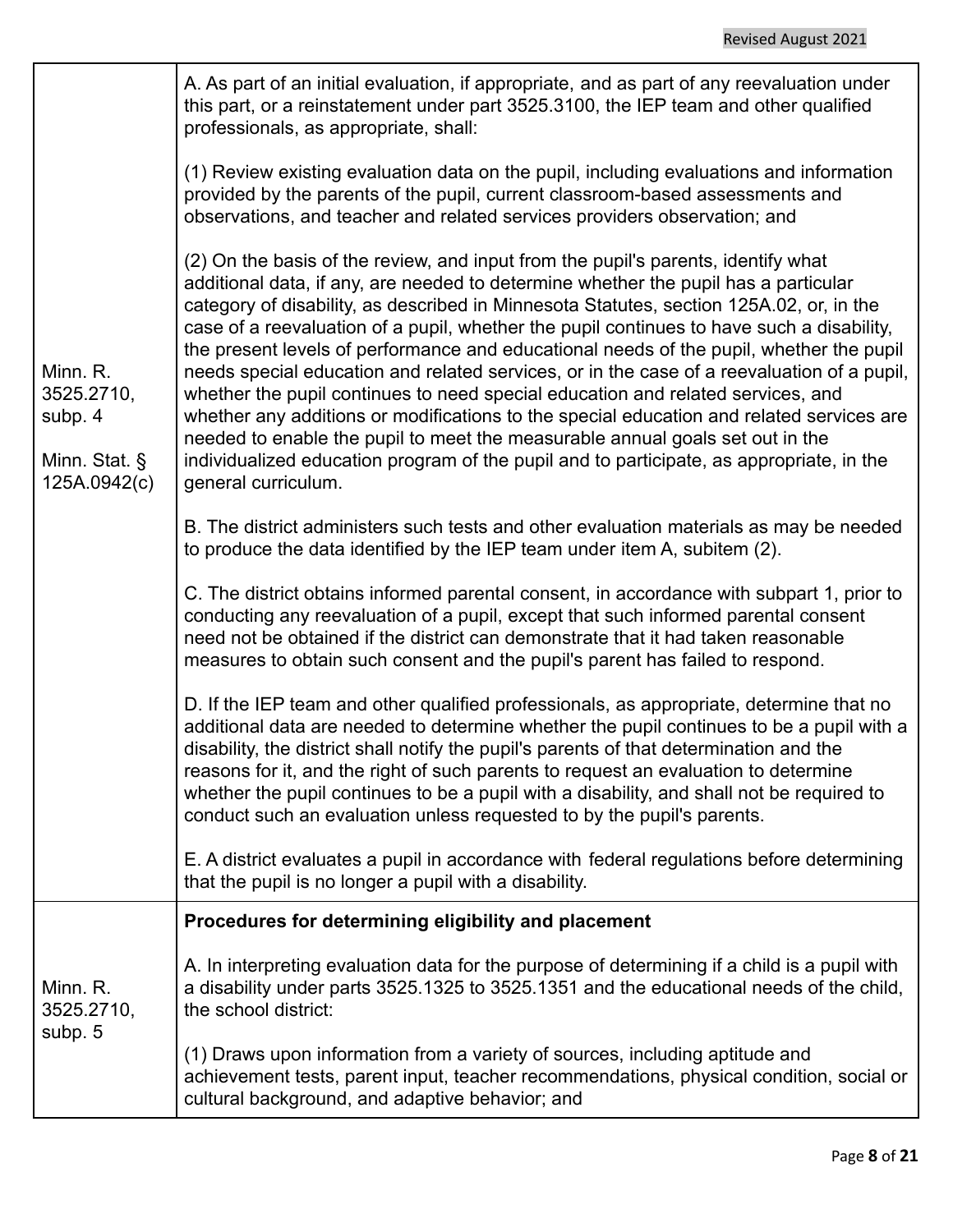|                                        | (2) Ensures that the information obtained from all of the sources is documented and<br>carefully considered.                                                                                                                                                                                                                                                                                                                                                                            |  |  |  |  |
|----------------------------------------|-----------------------------------------------------------------------------------------------------------------------------------------------------------------------------------------------------------------------------------------------------------------------------------------------------------------------------------------------------------------------------------------------------------------------------------------------------------------------------------------|--|--|--|--|
|                                        | B. If a determination is made that a child is a pupil with a disability who needs special<br>education and related services, an IEP is developed for the pupil according to<br>Minnesota Rule 3525.2810.                                                                                                                                                                                                                                                                                |  |  |  |  |
|                                        | <b>Evaluation report</b>                                                                                                                                                                                                                                                                                                                                                                                                                                                                |  |  |  |  |
|                                        | An evaluation report is completed and delivered to the pupil's parents within the<br>specified evaluation timeline. At a minimum, the evaluation report includes:                                                                                                                                                                                                                                                                                                                       |  |  |  |  |
|                                        | A. A summary of all evaluation results;                                                                                                                                                                                                                                                                                                                                                                                                                                                 |  |  |  |  |
| Minn. R.<br>3525.2710,<br>subp. 6      | B. Documentation of whether the pupil has a particular category of disability or, in the<br>case of a reevaluation, whether the pupil continues to have such a disability;                                                                                                                                                                                                                                                                                                              |  |  |  |  |
|                                        | C. The pupil's present levels of performance and educational needs that derive from the<br>disability;                                                                                                                                                                                                                                                                                                                                                                                  |  |  |  |  |
|                                        | D. Whether the child needs special education and related services or, in the case of a<br>reevaluation, whether the pupil continues to need special education and related<br>services; and                                                                                                                                                                                                                                                                                              |  |  |  |  |
|                                        | E. Whether any additions or modifications to the special education and related services<br>are needed to enable the pupil to meet the measurable annual goals set out in the<br>pupil's IEP and to participate, as appropriate, in the general curriculum.                                                                                                                                                                                                                              |  |  |  |  |
| Minn. R.<br>3525.1100,<br>subp. $2(A)$ | <b>C. Plan for Receiving Referrals</b><br>Benton-Stearns Education District's plan for receiving referrals from parents,<br>physicians, private and public programs, and health and human services agencies is<br>attached as Appendix B.                                                                                                                                                                                                                                               |  |  |  |  |
| Minn. R.<br>3525.1100,<br>subp. $2(B)$ | II. Method of Providing the Special Education Services for the Identified Pupils                                                                                                                                                                                                                                                                                                                                                                                                        |  |  |  |  |
| Minn. Stat. §<br>125A.08               | Benton-Stearns Education District provides a full range of educational service<br>alternatives. All students with disabilities are provided the special instruction and<br>services which are appropriate to their needs. The following is representative of<br>Benton-Stearns Education District's method of providing the special education services<br>for the identified pupils, sites available at which service may occur, and instruction and<br>related services are available. |  |  |  |  |
| Minn. R.                               | Appropriate program alternatives to meet the special education needs, goals, and<br>objectives of a pupil are determined on an individual basis. Choice of specific program<br>alternatives are based on the pupil's current levels of performance, pupil's special<br>education needs, goals, and objectives, and must be written in the IEP. Program                                                                                                                                  |  |  |  |  |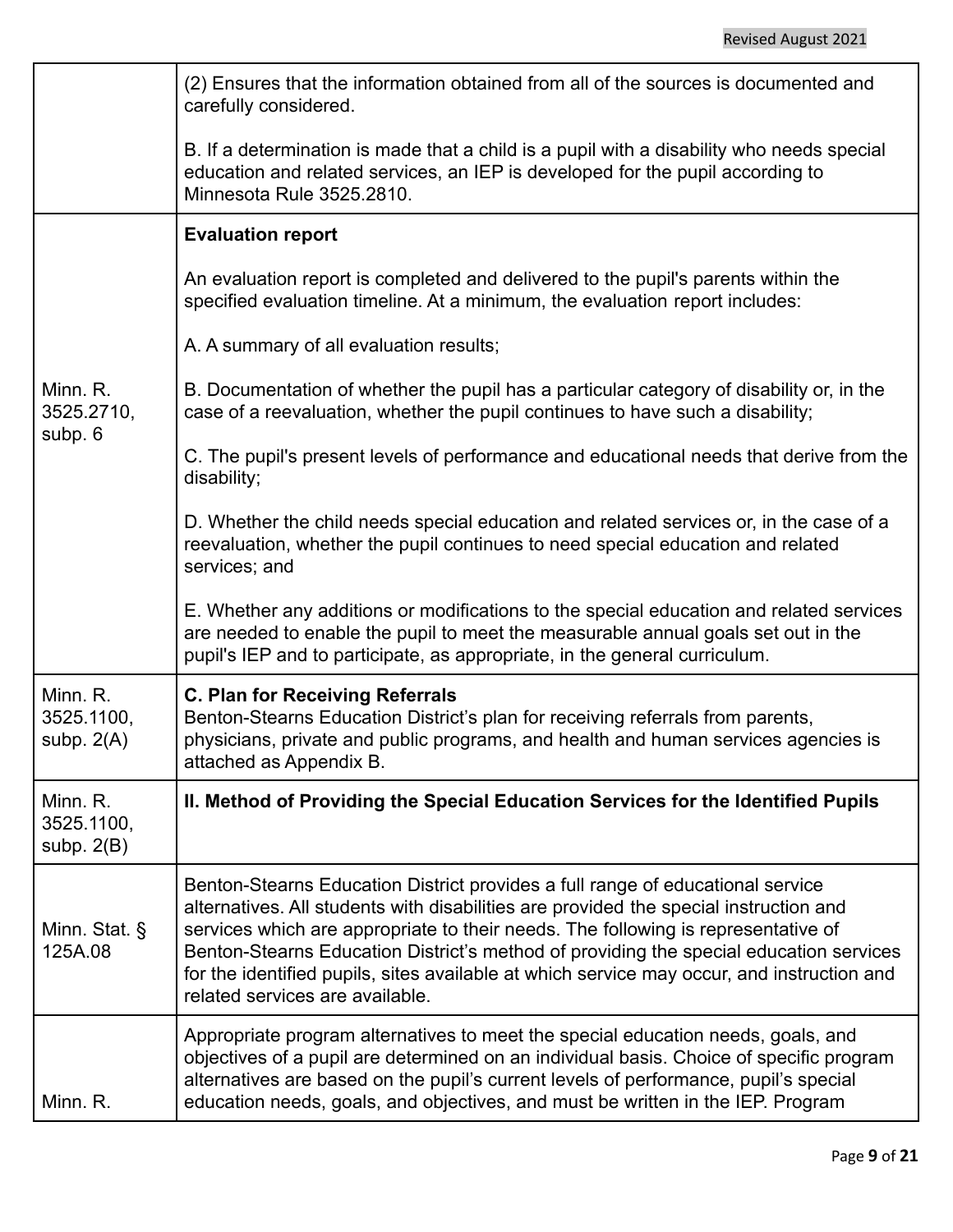| 3525.2335 | alternatives are comprised of the type of services provided, the setting in which services<br>occur, and the amount of time and frequency in which special education services occur.<br>A pupil may receive special education services in more than one alternative based on<br>the IEP or IFSP.               |                                           |                                          |                                 |  |
|-----------|----------------------------------------------------------------------------------------------------------------------------------------------------------------------------------------------------------------------------------------------------------------------------------------------------------------|-------------------------------------------|------------------------------------------|---------------------------------|--|
|           | A. Method of providing the special education services for the identified pupils:                                                                                                                                                                                                                               |                                           |                                          |                                 |  |
|           | (1) Direct Instruction<br>(2) In-direct Instruction<br>(3) Small Group Instruction<br>(4) Co-teaching<br>(5) Pupil Support<br>(6) Resource Room<br>(7) Program Support<br>(8) Home Visits<br>(9) Community Based Instruction<br>(10) One to one Instruction<br>B. Sites available at which services may occur: |                                           |                                          |                                 |  |
|           |                                                                                                                                                                                                                                                                                                                |                                           | <b>BENTON STEARNS EDUCATION DISTRICT</b> |                                 |  |
|           | <b>Benton Stearns Education</b>                                                                                                                                                                                                                                                                                | <b>Benton Stearns Education District-</b> |                                          | <b>Benton Stearns Education</b> |  |
|           | District (Early Intervention)                                                                                                                                                                                                                                                                                  | Voyagers and New Frontiers<br>Program     |                                          | District- Pioneers Program      |  |
|           | 517 2nd St South                                                                                                                                                                                                                                                                                               | 324 3rd Avenue South                      |                                          | 212 3rd Avenue North            |  |
|           | Sartell MN 56377                                                                                                                                                                                                                                                                                               | Sauk Rapids MN 56379                      |                                          | Sartell MN 56377                |  |
|           |                                                                                                                                                                                                                                                                                                                | <b>FOLEY PUBLIC SCHOOLS</b>               |                                          |                                 |  |
|           | <b>Foley Elementary</b>                                                                                                                                                                                                                                                                                        | Foley Intermediate                        |                                          | Foley High                      |  |
|           | 743 Penn St                                                                                                                                                                                                                                                                                                    | 840 Norman Ave N                          |                                          | 621 Penn St                     |  |
|           | Foley MN 56329                                                                                                                                                                                                                                                                                                 | Foley MN 56329                            |                                          | Foley MN 56329                  |  |
|           |                                                                                                                                                                                                                                                                                                                |                                           | <b>HOLDINGFORD PUBLIC SCHOOLS</b>        |                                 |  |
|           | <b>Holdingford Elementary</b>                                                                                                                                                                                                                                                                                  |                                           | <b>Holdingford High</b>                  |                                 |  |
|           | 900 5 <sup>th</sup> St PO Box 250                                                                                                                                                                                                                                                                              |                                           | 900 5 <sup>th</sup> St PO Box 250        |                                 |  |
|           | Holdingford MN 56340-0250                                                                                                                                                                                                                                                                                      |                                           |                                          | Holdingford MN 56340-0250       |  |
|           |                                                                                                                                                                                                                                                                                                                |                                           | <b>KIMBALL PUBLIC SCHOOLS</b>            |                                 |  |
|           |                                                                                                                                                                                                                                                                                                                |                                           | Kimball High                             |                                 |  |
|           | <b>Kimball Elementary</b>                                                                                                                                                                                                                                                                                      |                                           | 100 Highway 55 E PO Box 368              |                                 |  |
|           | 405 Hazel Ave E PO Box 368<br>Kimball MN 55353-0368                                                                                                                                                                                                                                                            |                                           | Kimball MN 55353-0368                    |                                 |  |
|           |                                                                                                                                                                                                                                                                                                                |                                           |                                          |                                 |  |
|           |                                                                                                                                                                                                                                                                                                                |                                           | <b>ROCORI PUBLIC SCHOOLS</b>             |                                 |  |
|           | <b>Cold Spring Elementary</b>                                                                                                                                                                                                                                                                                  | <b>ROCORI Middle</b>                      |                                          | <b>ROCORI High</b>              |  |
|           | 534 5 <sup>th</sup> Ave N<br>534 5 <sup>th</sup> Ave N<br>601 Red River Ave N                                                                                                                                                                                                                                  |                                           |                                          |                                 |  |
|           | Cold Spring MN 56320                                                                                                                                                                                                                                                                                           | Cold Spring MN 56320                      |                                          | Cold Spring MN 56320            |  |
|           |                                                                                                                                                                                                                                                                                                                |                                           |                                          |                                 |  |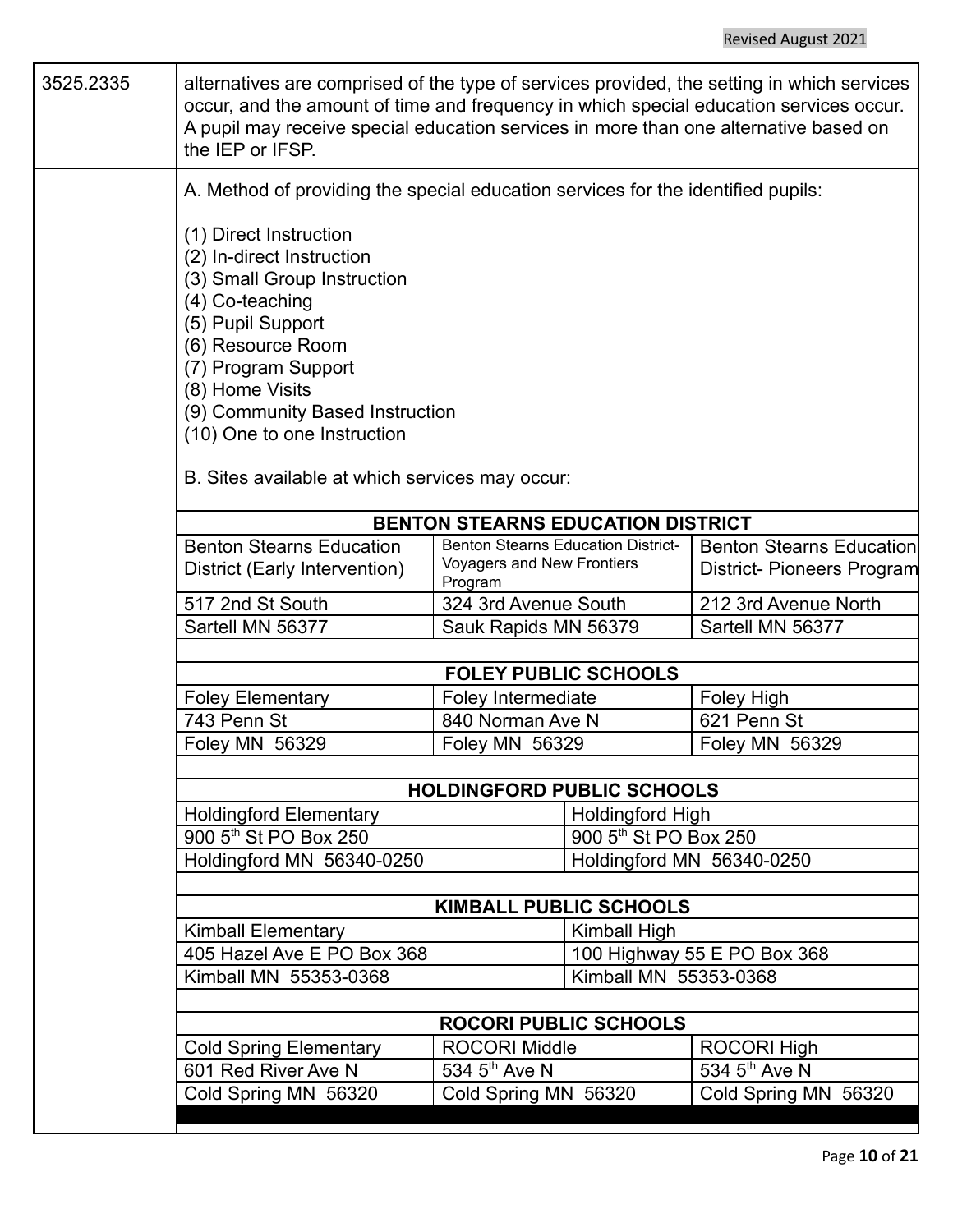| <b>Richmond Elementary</b>                                                                                                                                                                                               | John Clark Elementary                      | <b>District Ed FAC</b>            |  |
|--------------------------------------------------------------------------------------------------------------------------------------------------------------------------------------------------------------------------|--------------------------------------------|-----------------------------------|--|
| 34 2 <sup>nd</sup> St N PO Box 489                                                                                                                                                                                       | 415 West Broadway PO Box                   | 527 Main St                       |  |
|                                                                                                                                                                                                                          | 37                                         |                                   |  |
| Richmond MN 56368-0489                                                                                                                                                                                                   | Rockville MN 56369-0037                    | Cold Spring MN 56320              |  |
|                                                                                                                                                                                                                          | <b>SARTELL - ST STEPHEN PUBLIC SCHOOLS</b> |                                   |  |
| Oak Ridge Early Learning                                                                                                                                                                                                 | <b>Pine Meadow Primary</b>                 | <b>Riverview Intermediate</b>     |  |
| 1111 27 <sup>th</sup> St N                                                                                                                                                                                               | 1029 5 <sup>th</sup> St N                  | 627 3 <sup>rd</sup> Ave N         |  |
| Sartell MN 56377                                                                                                                                                                                                         | Sartell MN 56377                           | Sartell MN 56377                  |  |
|                                                                                                                                                                                                                          |                                            |                                   |  |
| Sartell Middle                                                                                                                                                                                                           | Sartell High                               |                                   |  |
| 748 7th St N                                                                                                                                                                                                             | 3101 Pinecone Road N                       |                                   |  |
| Sartell MN 56377                                                                                                                                                                                                         | Sartell MN 56377                           |                                   |  |
|                                                                                                                                                                                                                          |                                            |                                   |  |
|                                                                                                                                                                                                                          | <b>SAUK RAPIDS / RICE PUBLIC SCHOOLS</b>   |                                   |  |
| Hillside                                                                                                                                                                                                                 | <b>Pleasantview Elementary</b>             | Mississippi Heights<br>Elementary |  |
| 30 4 <sup>th</sup> Ave S                                                                                                                                                                                                 | 1009 6 <sup>th</sup> Ave N                 | 1003 4 <sup>th</sup> St S         |  |
| Sauk Rapids MN 56367                                                                                                                                                                                                     | Sauk Rapids MN 56379                       | Sauk Rapids MN 56379              |  |
|                                                                                                                                                                                                                          |                                            |                                   |  |
| <b>Rice Elementary</b>                                                                                                                                                                                                   | Sauk Rapids / Rice Middle                  | Sauk Rapids / Rice High           |  |
| 200 3rd Ave NE PO Box 25                                                                                                                                                                                                 | 901 1 <sup>st</sup> St S                   | 1835 Osauka Rd NE                 |  |
| Rice MN 56367-0025                                                                                                                                                                                                       | Sauk Rapids MN 56379                       | Sauk Rapids MN 56379              |  |
| C. Available instruction and related services:<br>1. Physical Therapy<br>2. Counseling<br>3. Academic Instruction<br>4. Behavior/Social Skills Instruction<br>5. Transition Services<br>6. Deaf/Hard of Hearing Services |                                            |                                   |  |
| 7. Vision Services<br>8. Psychological Services<br>9. Social Work Services                                                                                                                                               |                                            |                                   |  |
| 10. Audiology<br>11. Assistive Technology Services/Device                                                                                                                                                                |                                            |                                   |  |
| 12. Early Identification and assessment of disabilities in learners<br>13. Medical Services of Evaluation Purposes<br>14. Occupational Therapy                                                                           |                                            |                                   |  |
| 15. Orientation and Mobility Training<br><b>16. Transition Services</b>                                                                                                                                                  |                                            |                                   |  |
| 17. School Health Services<br>18. Speech Pathology                                                                                                                                                                       |                                            |                                   |  |
| 19. Special transportation<br>20. Braillists                                                                                                                                                                             |                                            |                                   |  |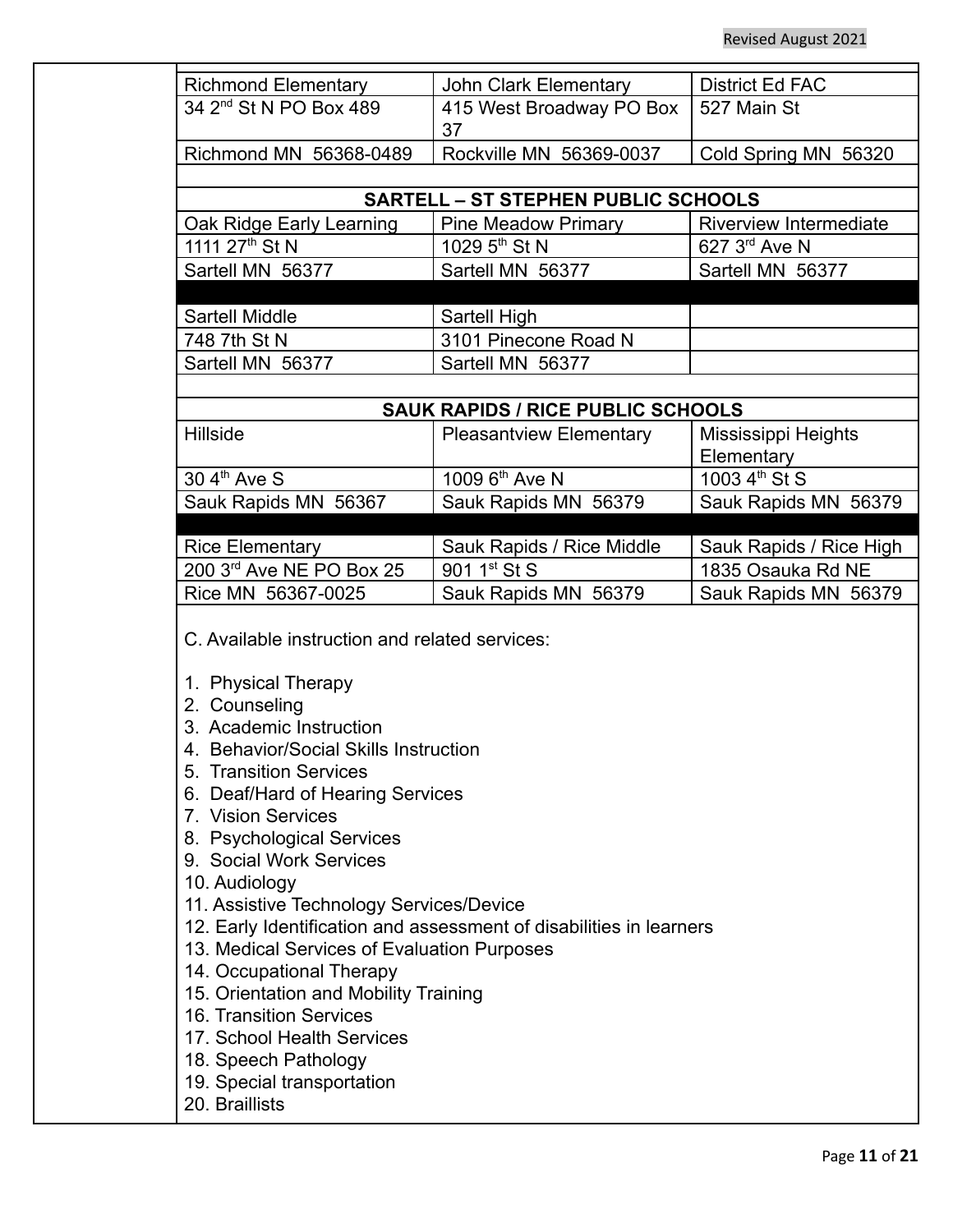|                                        | 21. Interpreter Services<br>22. Program Support Services<br>23. Pupil Support Services<br>24. Work Experience Service                                                                                                                               |
|----------------------------------------|-----------------------------------------------------------------------------------------------------------------------------------------------------------------------------------------------------------------------------------------------------|
| Minn. R.<br>3525.1100,                 | III. Administration and Management Plan                                                                                                                                                                                                             |
| subp. $2(C)$<br>Minn. R.<br>3525.1100, | Benton-Stearns Education District utilizes the following administration and management<br>plan to assure effective and efficient results of child study procedures and method of<br>providing special education services for the identified pupils: |
| subp. $2(A)$ and<br>(B)                | A. The following table illustrates the organization of administration and management to<br>assure effective and efficient results of child study procedures and method of providing<br>special education services for the identified pupils:        |

| <b>Staff Name &amp;</b><br><b>Title</b> | <b>Contact Information</b><br>(phone/email/mailing address/office<br>location)                                                                                     | <b>Brief Description of Staff</b><br><b>Responsibilities relating to</b><br>child study procedures and<br>method of providing special<br>education services                                                         | <b>Additional</b><br><b>Information</b> |
|-----------------------------------------|--------------------------------------------------------------------------------------------------------------------------------------------------------------------|---------------------------------------------------------------------------------------------------------------------------------------------------------------------------------------------------------------------|-----------------------------------------|
| Adam Kluver,<br>Principal               | <b>Foley Elementary</b><br>743 Penn St<br>Foley MN 56329<br>Ph: 320-968-7286<br>Fax: 320-968-8608<br>akluver@apps.isd51.org                                        | Staff Identified as Principals<br>are responsible to work with<br><b>Special Education</b><br>Supervisor(s) and Special<br>Education Director to guide<br>and direct building teams<br>through child study process, |                                         |
| Eric Bjurman,<br>Principal              | <b>Foley Intermediate School</b><br>840 Norman Ave N<br>Foley MN 56329<br>Ph: 320-968-6251<br>Fax: 320-968-8608<br>ebjurman@apps.isd51.org                         | evaluation and determination<br>of eligibility, development of<br>IEPs and ensure staff,<br>resources and space are<br>available to provide FAPE to<br>identified students                                          |                                         |
| Shayne Kusler,<br>Principal             | <b>Foley High School</b><br>621 Penn St<br>Foley MN 56329<br>Ph: 320-968-7246<br>Fax: 320-968-8456<br>skusler@apps.isd51.org                                       |                                                                                                                                                                                                                     |                                         |
| Jim Stang,<br>Principal                 | <b>Holdingford Elementary School</b><br>900 5 <sup>th</sup> St PO Box 250<br>Holdingford MN 56340<br>Ph: 320-746-2221<br>Fax: 320-746-8174<br>jim.stang@isd738.org |                                                                                                                                                                                                                     |                                         |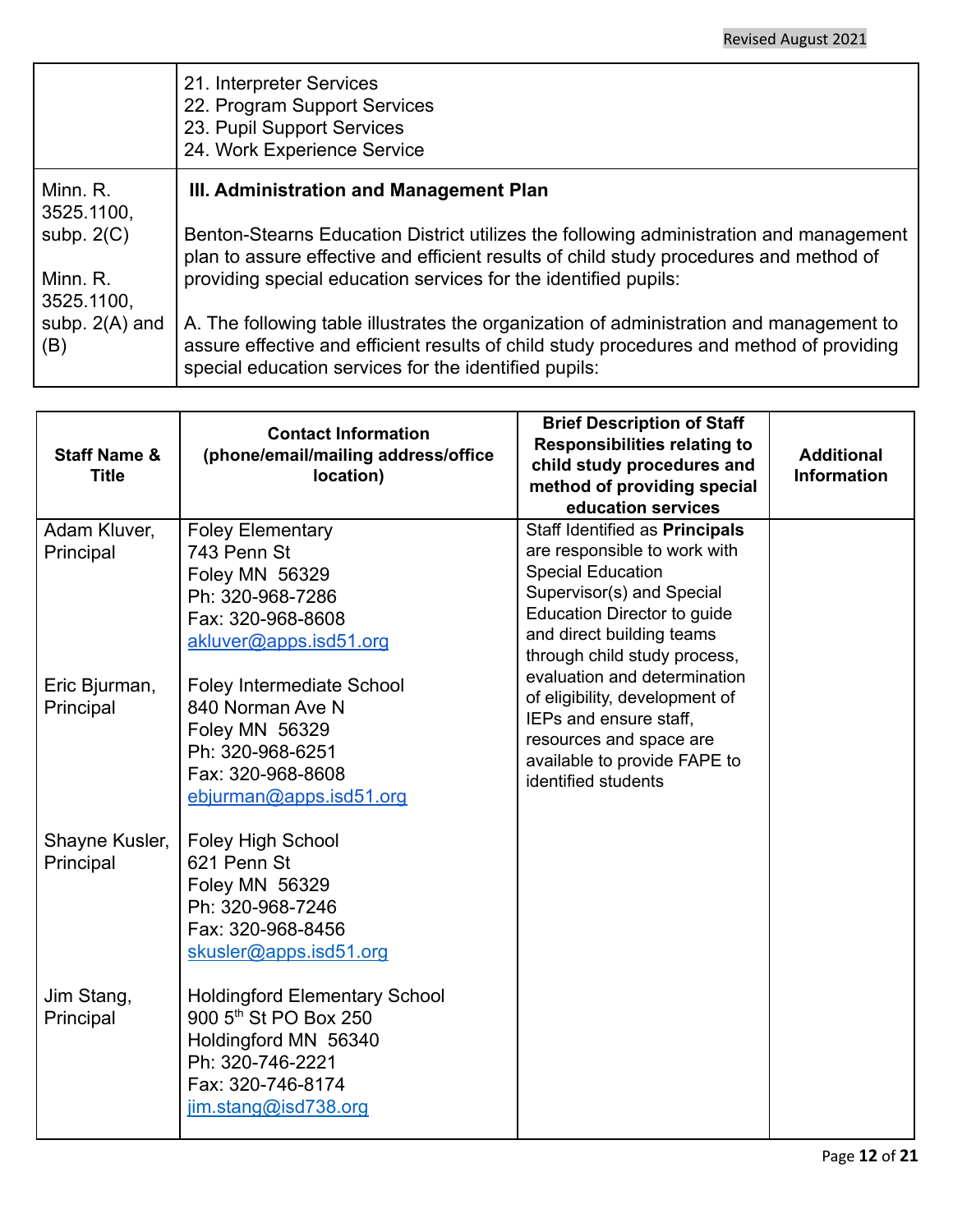| Angela Safran,  | <b>Holdingford High School</b>                                   |  |
|-----------------|------------------------------------------------------------------|--|
| Principal       | 900 5 <sup>th</sup> St PO Box 25<br>Holdingford MN 56340         |  |
|                 | Ph: 320-746-2221                                                 |  |
|                 | Fax: 320-746-9959                                                |  |
|                 | angela.safran@isd738.org                                         |  |
|                 |                                                                  |  |
| Joel            | <b>Kimball Elementary School</b>                                 |  |
| Timmerman,      | 405 Hazel Ave E                                                  |  |
| Principal       | <b>PO Box 368</b>                                                |  |
|                 | Kimball MN 55353                                                 |  |
|                 | Ph: 320-398-7700 x 2502<br>Fax: 320-398-5433                     |  |
|                 | joel.timmerman@kimball.k12.mn.us                                 |  |
|                 |                                                                  |  |
| Nancy           | Kimball High School                                              |  |
| Bonnifield,     | 100 Highway 55 E PO Box 368                                      |  |
| Principal       | Kimball MN 55353                                                 |  |
|                 | Ph: 320-398-7700 x 1309                                          |  |
|                 | Fax: 320-398-7737                                                |  |
|                 | nancy.bonnifield@kimball.k12.mn.us                               |  |
| Eric Skanson,   | <b>Cold Spring Elementary</b>                                    |  |
| Principal       | 601 Red River Ave N                                              |  |
|                 | Cold Spring MN 56320                                             |  |
|                 | Ph: 320-685-7534 x 3950                                          |  |
|                 | Fax: 320-685-4962                                                |  |
|                 | skansone@rocori.k12.mn.us                                        |  |
| Stephanie       | District Ed Facility (EC)                                        |  |
| Hilman,         | 527 Main St                                                      |  |
| Community Ed    | Cold Spring MN 56320                                             |  |
| <b>Director</b> | PH: 320-685-4035                                                 |  |
|                 | Fax: 320-685-4906                                                |  |
|                 | hilmans@rocori.k12.mn.us                                         |  |
|                 |                                                                  |  |
| Keri Johnson,   | <b>Richmond Elementary</b><br>34 2 <sup>nd</sup> St N PO Box 489 |  |
| Principal       | Richmond MN 56368-0489                                           |  |
|                 | Ph: 320-597-2016 x 1101                                          |  |
|                 | Fax: 320-597-2955                                                |  |
|                 | johnsonk@rocori.k12.mn.us                                        |  |
|                 |                                                                  |  |
| Sam Court,      | <b>John Clark Elementary</b>                                     |  |
| Principal       | 415 West Broadway PO Box37                                       |  |
|                 | Rockville MN 56369-0037<br>Ph: 320-251-8651 x 2101               |  |
|                 | courts@rocori.k12.mn.us                                          |  |
|                 |                                                                  |  |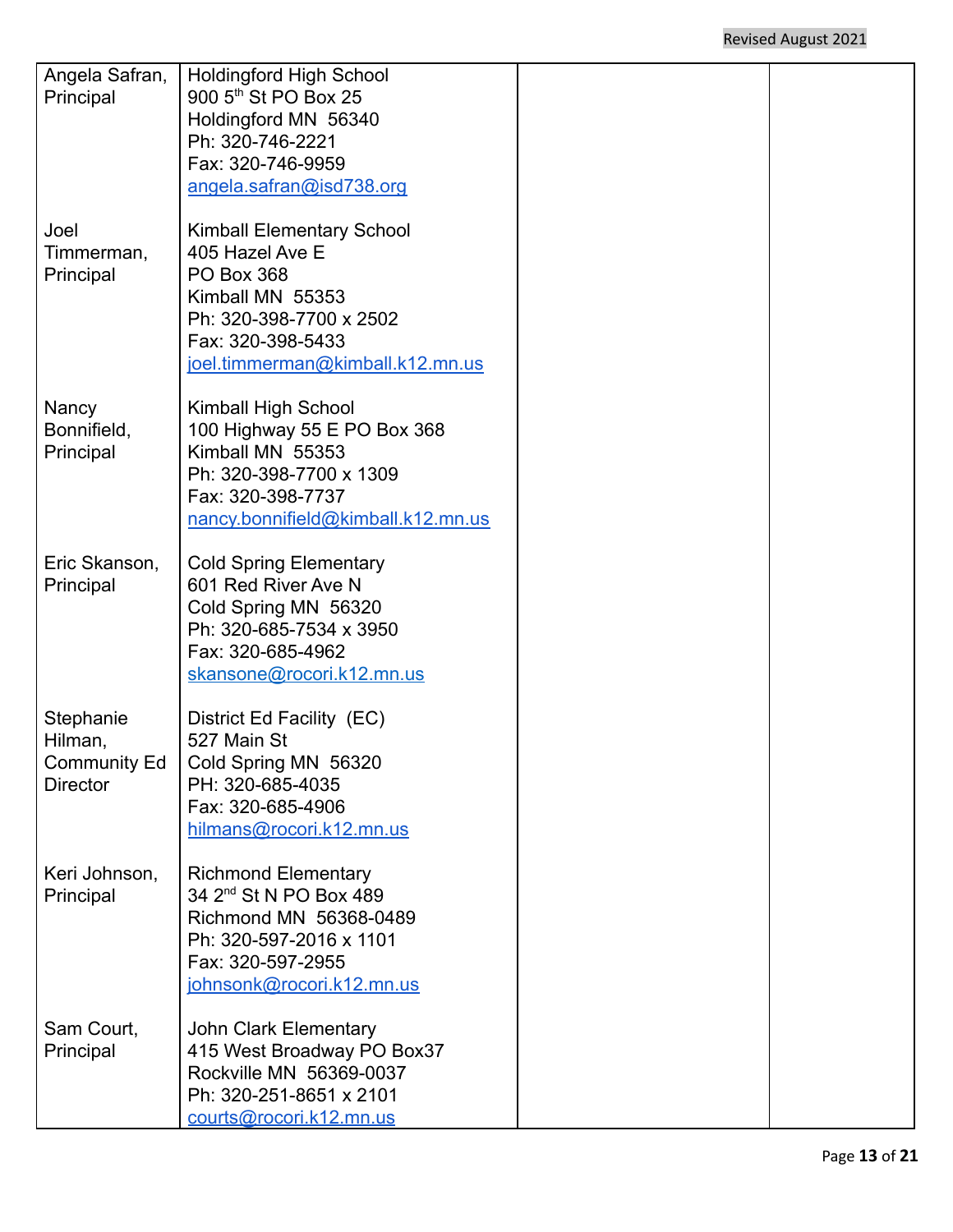| Ryan Hauge,     | ROCORI Middle School/High School                            |  |
|-----------------|-------------------------------------------------------------|--|
| Principal       | 534 $5th$ Ave N                                             |  |
|                 | Cold Spring MN 56320<br>Ph: 320-685-3296                    |  |
|                 | Fax: 320-685-4968                                           |  |
|                 | hauger@rocori.k12.mn.us                                     |  |
|                 |                                                             |  |
| Jason Mielke,   | Oak Ridge Early Learning Center                             |  |
| Principal       | 1111 27 <sup>th</sup> St N                                  |  |
|                 | Sartell MN 56377                                            |  |
|                 | Ph: 320-258-3762                                            |  |
|                 | Fax: 320-258-3694<br>jason.mielke@sartell.k12.mn.us         |  |
|                 |                                                             |  |
| Sara Nelson,    | <b>Pine Meadow Primary School</b>                           |  |
| Principal       | 1029 $5th$ St N                                             |  |
|                 | Sartell MN 56377                                            |  |
|                 | Ph: 320-656-3751                                            |  |
|                 | Fax: 320-656-3766                                           |  |
|                 | sara.nelson@sartell.k12.mn.us                               |  |
| Zachary         | <b>Riverview Intermediate School</b>                        |  |
| Dingmann,       | $627.3rd$ Ave N                                             |  |
| Principal       | Sartell MN 56377                                            |  |
|                 | Ph: 320-253-2200                                            |  |
|                 | Fax: 320-253-1403                                           |  |
|                 | zachary.dingmann@sartell.k12.mn.us                          |  |
| Laura Arndt,    | <b>Sartell Middle School</b>                                |  |
| Principal       | 748 7th St N                                                |  |
|                 | Sartell MN 56377                                            |  |
|                 | Ph: 320-656-3702                                            |  |
|                 | Fax: 320-253-1403                                           |  |
|                 | laura.arndt@sartell.k12.mn.us                               |  |
| Sascha          | Sartell High School                                         |  |
| Hansen,         | 3101 Pinecone Road                                          |  |
| Principal       | Sartell MN 56377                                            |  |
|                 | Ph: 320-656-0748                                            |  |
|                 | Fax: 320-656-5296                                           |  |
|                 | sascha.hansen@sartell.k12.mn.us                             |  |
|                 |                                                             |  |
| Jill Tye, Early | Hillside Early Childhood Center<br>30 4 <sup>th</sup> Ave S |  |
| Childhood       | Sauk Rapids MN 56379                                        |  |
| <b>Director</b> | Ph: 320-255-8910                                            |  |
|                 | Fax: 320-258-1197                                           |  |
|                 | jill.tye@isd47.org                                          |  |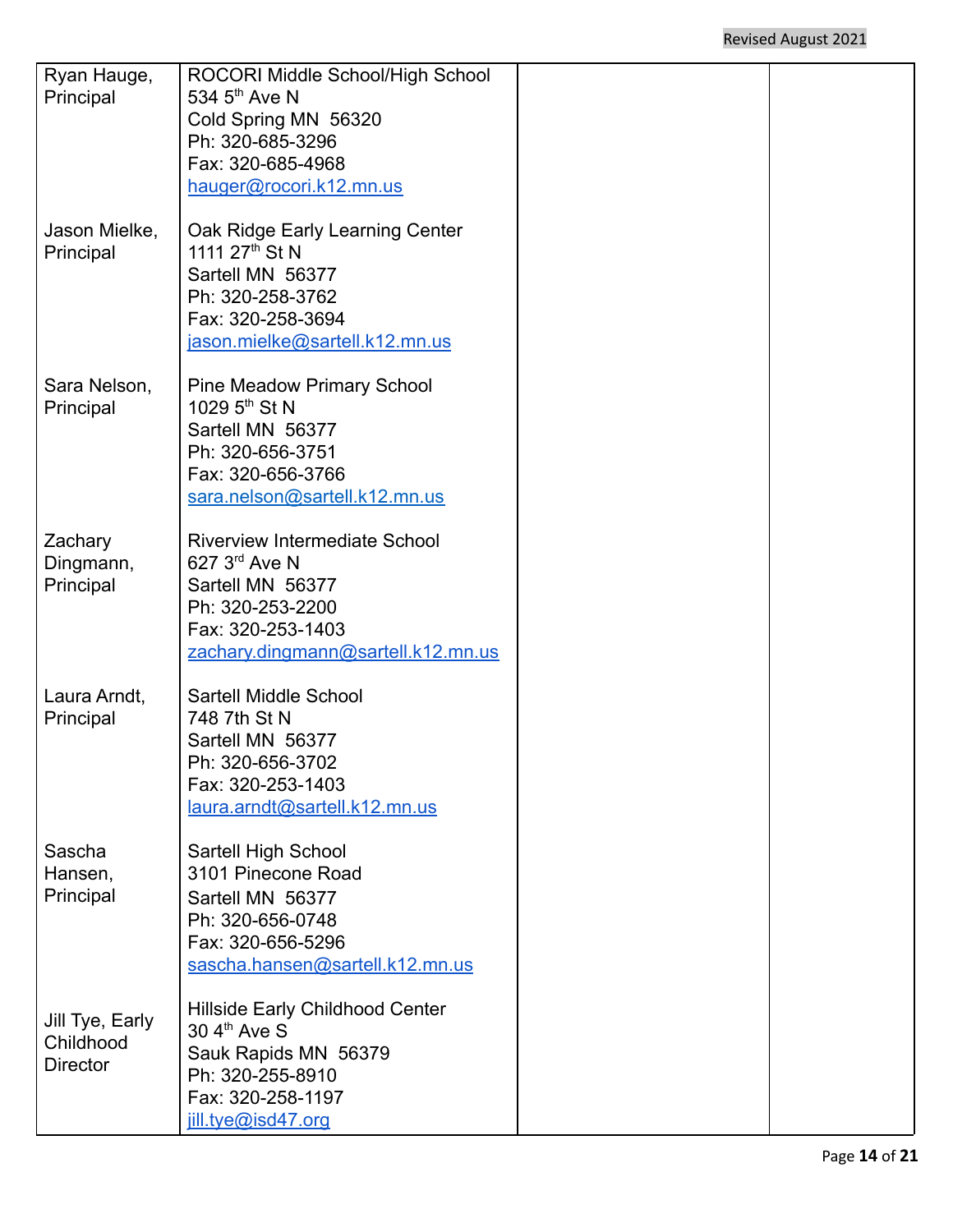| Aby Froiland,<br>Principal                                                    | <b>Pleasantview Elementary</b><br>1009 6 <sup>th</sup> Ave N<br>Sauk Rapids MN 56379<br>Ph: 320-253-0506<br>Fax: 320-253-1444<br>abby.froiland@isd47.org        |  |
|-------------------------------------------------------------------------------|-----------------------------------------------------------------------------------------------------------------------------------------------------------------|--|
| Tanya<br>Peterson,<br>Principal                                               | <b>Mississippi Heights Elementary</b><br>1003 4 <sup>th</sup> St S<br>Sauk Rapids MN 56379<br>Ph: 320-252-0122<br>Fax: 320-258-1399<br>tanya.peterson@isd47.org |  |
| Sue Paasch,<br>Principal &<br>Jill Tye, Early<br>Childhood<br><b>Director</b> | <b>Rice Elementary</b><br>200 3rd Ave NE PO Box 25<br>Rice MN 56367-0025<br>Ph: 320-393-2177<br>Fax: 320-393-2140<br>sue.paasch@isd47.org                       |  |
| Jessica<br>Messerich,<br>Principal                                            | Sauk Rapids/Rice Middle School<br>901 1 <sup>st</sup> St S<br>Sauk Rapids MN 56379<br>Ph: 320-654-9073<br>Fax: 320-259-8909<br>jessica.messerich@isd47.org      |  |
| Karl Nohner,<br>Principal                                                     | Sauk Rapids/Rice High School<br>1835 Osauka Rd NE<br>Sauk Rapids MN 56379<br>Ph: 320-253-4700<br>Fax: 320-258-1717<br>karl.nohner@isd47.org                     |  |

| <b>Staff Name &amp;</b><br><b>Title</b>          | <b>Contact Information (phone/email/mailing</b><br>address/office location)                                                                                                   | <b>Brief Description of Staff</b><br><b>Responsibilities relating to</b><br>child study procedures and<br>method of providing special<br>education services                                                                    | <b>Additiona</b><br><b>Informati</b><br><b>on</b> |
|--------------------------------------------------|-------------------------------------------------------------------------------------------------------------------------------------------------------------------------------|--------------------------------------------------------------------------------------------------------------------------------------------------------------------------------------------------------------------------------|---------------------------------------------------|
| Dawn Gent,<br>Special<br>Education<br>Supervisor | Foley Elementary, Foley Intermediate,<br><b>Foley High School</b><br>517 2 <sup>nd</sup> St S PO Box 299<br>Sartell MN 56377<br>320-252-8427<br>dgent@bentonstearns.k12.mn.us | Staff identified as Special<br><b>Education Supervisors work</b><br>with building administrators,<br>and Director of Special<br>Education to guide and direct<br>building teams through child<br>study process, evaluation and |                                                   |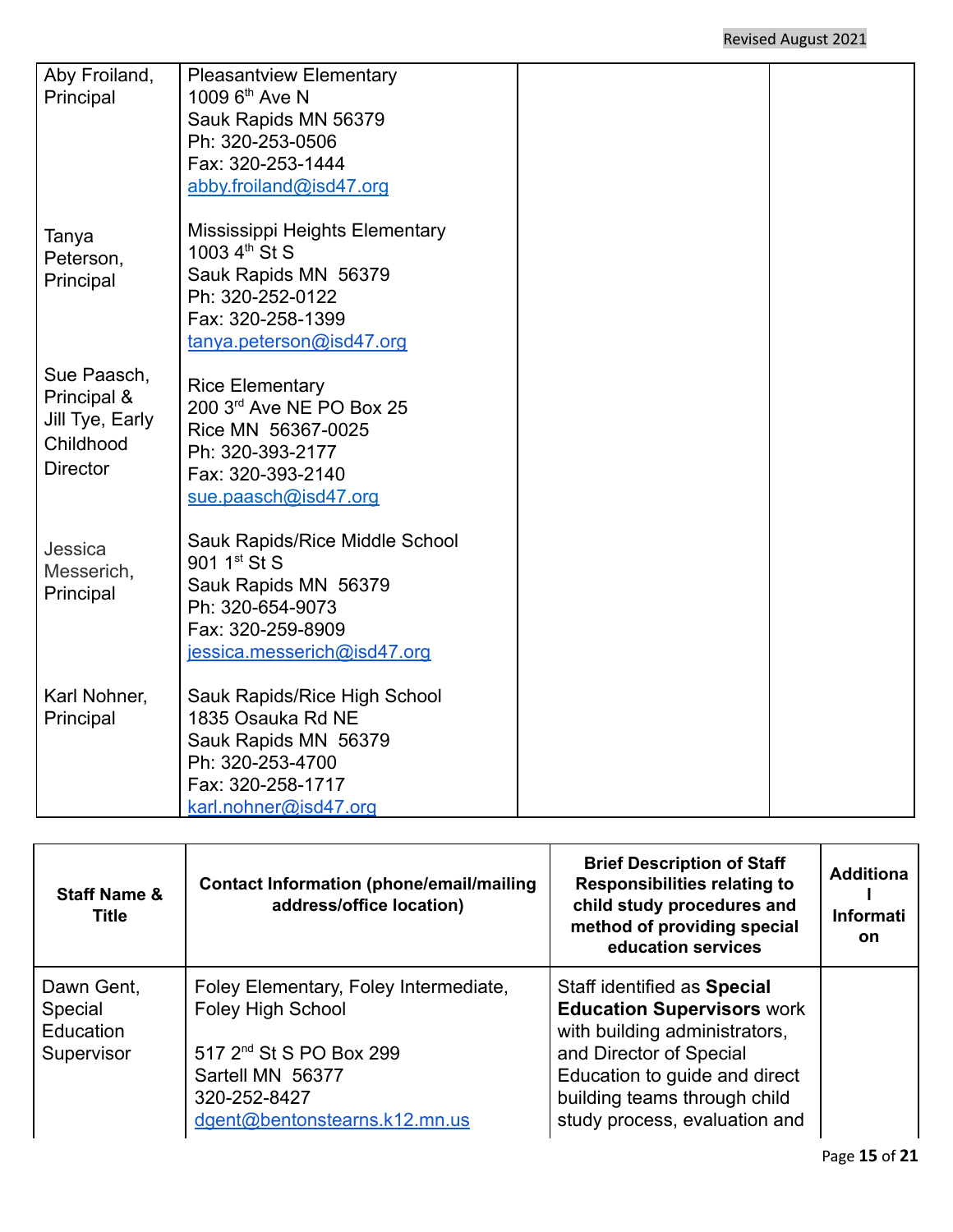| Kandice Voigt,<br>Special<br>Education<br>Supervisor | Holdingford Elementary, Holdingford High<br>School<br>517 2 <sup>nd</sup> St S PO Box 299<br>Sartell MN 56377<br>320-252-8427<br>kvoigt@bentonstearns.k12.mn.us | determination of eligibility,<br>development of IEPs and<br>ensure staff, resources and<br>space are available to provide<br><b>FAPE to identified students</b> |  |
|------------------------------------------------------|-----------------------------------------------------------------------------------------------------------------------------------------------------------------|-----------------------------------------------------------------------------------------------------------------------------------------------------------------|--|
| Kandice Voigt,<br>Special<br>Education<br>Supervisor | Kimball Elementary, Kimball High School<br>517 2 <sup>nd</sup> St S PO Box 299<br>Sartell MN 56377<br>320-252-8427<br>kvoigt@bentonstearns.k12.mn.us            |                                                                                                                                                                 |  |
| Dawn Gent,<br>Special<br>Education<br>Supervisor     | Cold Spring Elementary, Richmond<br>Elementary, John Clark Elementary,<br>District Ed FAC, Rocori Middle, Rocori<br><b>High School</b>                          |                                                                                                                                                                 |  |
|                                                      | 517 2 <sup>nd</sup> St S PO Box 299<br>Sartell MN 56377<br>320-252-8427<br>dgent@bentonstearns.k12.mn.us                                                        |                                                                                                                                                                 |  |
| Jill Murphy,<br>Special<br>Education<br>Supervisor   | Oak Ridge Early Learning, Pine Meadow<br>Primary, Riverview Intermediate, Sartell<br>Middle, Sartell High School                                                |                                                                                                                                                                 |  |
|                                                      | 212 3rd Ave B<br>Sartell MN 56377<br>320-656-3701 x1104<br>jmurphy@bentonstearns.k12.mn.us                                                                      |                                                                                                                                                                 |  |
| Sandra Haller,<br>Special<br>Education<br>Supervisor | Hillside EC, Pleasantview Elementary,<br>Mississippi Heights Elementary, Rice<br>Elementary, Sauk Rapids Rice/Middle,<br>Sauk Rapids/Rice High School           |                                                                                                                                                                 |  |
|                                                      | 1835 Osauka RD NE<br>Sauk Rapids MN 56379<br>320-258-1816<br>sandra.haller@isd47.org                                                                            |                                                                                                                                                                 |  |
|                                                      |                                                                                                                                                                 |                                                                                                                                                                 |  |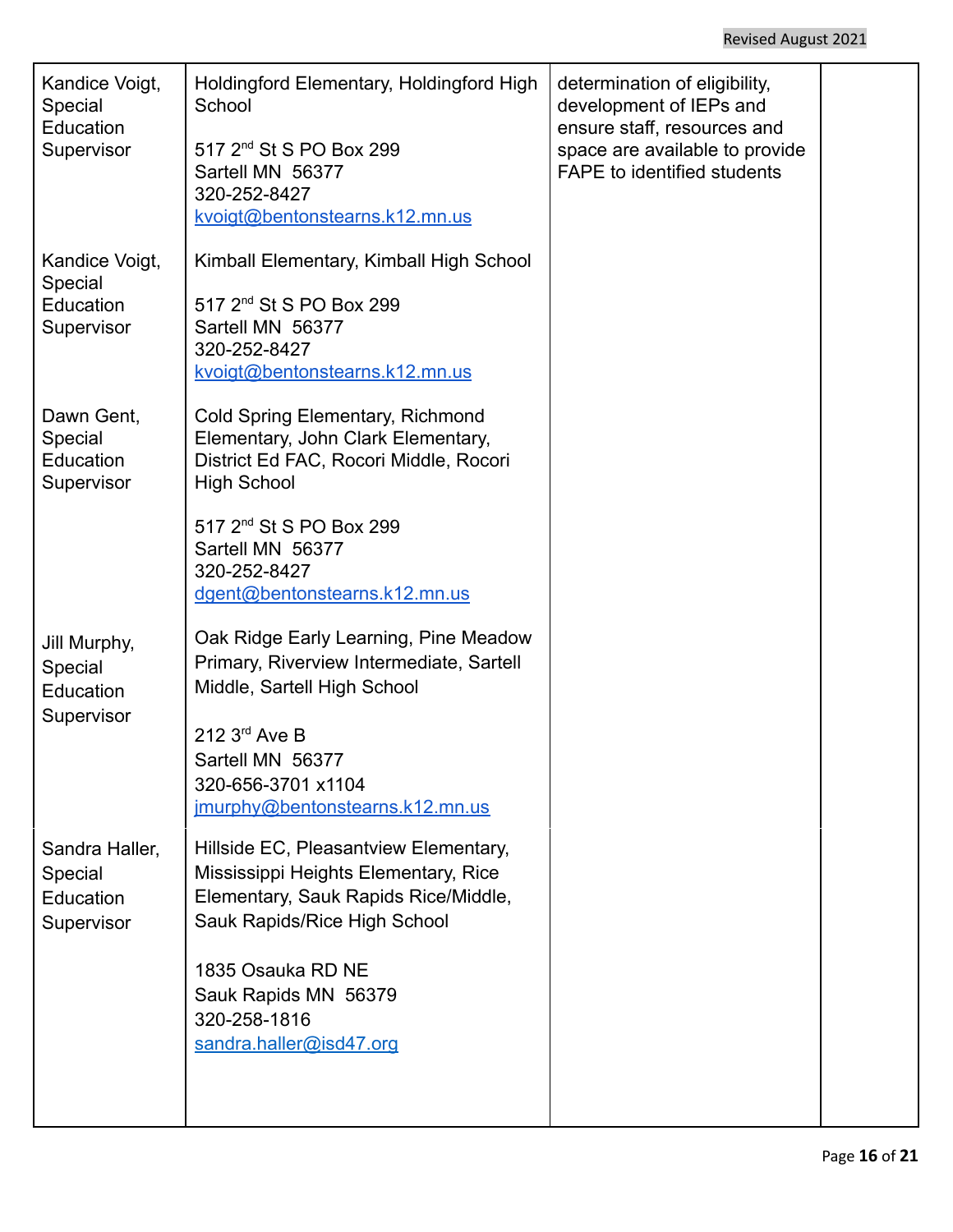## Revised August 2021

| Cindy<br>Pedersen,<br>Special<br>Education<br>Supervisor              | <b>Benton Stearns Education District-</b><br><b>Voyagers Program, New Frontiers</b><br>Program, Pioneers Program<br>324 3rd Avenue South<br>Sauk Rapids, MN 56379<br>320-253-8940<br>cpedersen@bentonstearns.k12.mn.us                                                                                                                                                                                                                                                                                                                                                    |                                                                                                                                                                                                                                                                                                                                                                                                                               |
|-----------------------------------------------------------------------|---------------------------------------------------------------------------------------------------------------------------------------------------------------------------------------------------------------------------------------------------------------------------------------------------------------------------------------------------------------------------------------------------------------------------------------------------------------------------------------------------------------------------------------------------------------------------|-------------------------------------------------------------------------------------------------------------------------------------------------------------------------------------------------------------------------------------------------------------------------------------------------------------------------------------------------------------------------------------------------------------------------------|
| Stephanie<br>Wruck, Special<br>Education<br>Supervisor                | <b>Benton Stearns Education District-</b><br>Pioneers Program, Grafton School,<br>Autism Program<br>212 3rd Avenue North<br>Sartell, MN 56377<br>320-257-9989<br>swruck@bentonstearns.k12.mn.us                                                                                                                                                                                                                                                                                                                                                                           |                                                                                                                                                                                                                                                                                                                                                                                                                               |
| Erin Dohrmann,<br>Executive<br>Director of<br>Special<br>Education    | Foley Elementary, Foley Intermediate,<br>Foley High School, Holdingford<br>Elementary, Holdingford High School,<br>Kimball Elementary, Kimball High School,<br>Cold Spring Elementary, Richmond<br>Elementary, John Clark Elementary,<br>District Ed FAC, Rocori Middle, Rocori<br>High School, District Service Center, Oak<br>Ridge Early Learning, Pine Meadow<br>Primary, Riverview Intermediate, Sartell<br>Middle, Sartell High School, Benton<br><b>Stearns Education District- Voyagers,</b><br><b>Benton Stearns Education District- New</b><br><b>Frontiers</b> | Staff identified as Special<br><b>Education Director work with</b><br>building administrators,<br>special education supervisors<br>and superintendents to ensure<br>child study procedures,<br>evaluation and determination<br>of eligibility, and development<br>of IEPs are all done in<br>accordance to state and<br>federal requirements. Ensure<br>that staff, resources and<br>space are sufficient to provide<br>FAPE. |
| Sue Currens,<br>Early Childhood<br>Special<br>Education<br>Supervisor | 517 2 <sup>nd</sup> St S PO Box 299<br>Sartell MN 56377<br>320-252-8427<br>edohrmann@bentonstearns.k12.mn.us<br><b>Benton-Stearns Education District</b><br>517 2 <sup>nd</sup> St S PO Box 299<br>Sartell MN 56377<br>320-252-8427<br>scurrens@bentonstearns.k12.mn.us                                                                                                                                                                                                                                                                                                   | Work with Birth to Three staff<br>to ensure early identification of<br>children through the referral,<br>evaluation and assessment<br>process, determination of<br>eligibility, and development of<br>IFSP and ensure staff and<br>resources are sufficient to<br>provide FAPE                                                                                                                                                |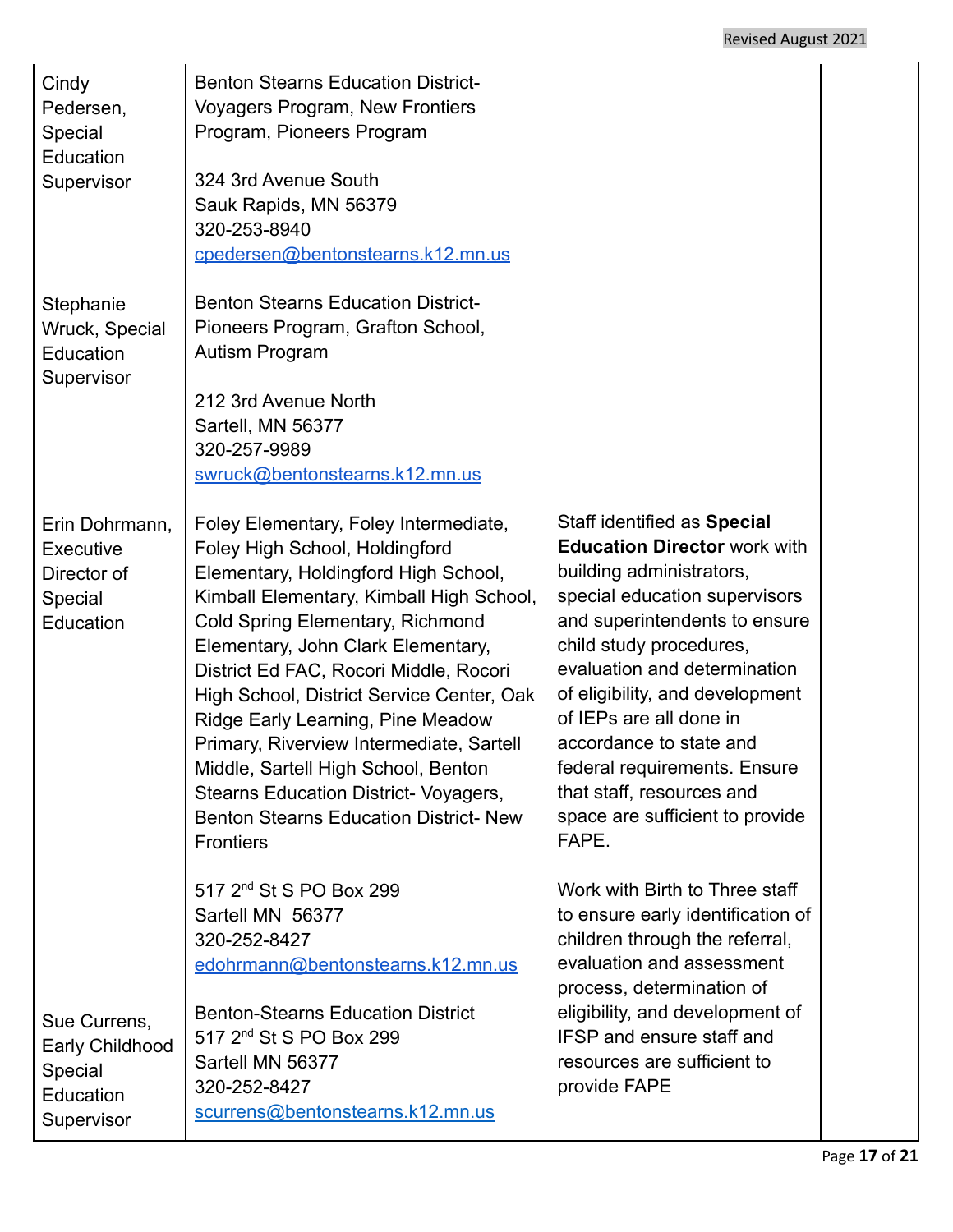| Erin Dohrmann,<br>Executive<br>Director of<br>Special<br>Education | <b>Benton-Stearns Education District</b><br>517 2 <sup>nd</sup> St S PO Box 299<br>Sartell MN 56377<br>320-252-8427<br>edohrmann@bentonstearns.k12.mn.us | Work with Birth to Three<br>Supervisor to ensure referral<br>and early identification,<br>evaluation and assessment<br>process, determination of<br>eligibility and development of<br>IFSPs are done in compliance<br>with state and federal<br>requirements. Ensure that<br>staff and resources are<br>sufficient to provide FAPE to<br>the Birth to Three population<br>in all member districts. |  |
|--------------------------------------------------------------------|----------------------------------------------------------------------------------------------------------------------------------------------------------|----------------------------------------------------------------------------------------------------------------------------------------------------------------------------------------------------------------------------------------------------------------------------------------------------------------------------------------------------------------------------------------------------|--|
|--------------------------------------------------------------------|----------------------------------------------------------------------------------------------------------------------------------------------------------|----------------------------------------------------------------------------------------------------------------------------------------------------------------------------------------------------------------------------------------------------------------------------------------------------------------------------------------------------------------------------------------------------|--|

|                           | B. Due Process assurances available to parents: Benton-Stearns Education District<br>has appropriate and proper due process procedures in place to assure effective and<br>efficient results of child study procedures and method of providing special education<br>services for the identified pupils, including alternative dispute resolution and due<br>process hearings. A description of these processes are as follows:                                                                                                                                                                                                                                                                                                                                                                                                                                                                                                 |
|---------------------------|--------------------------------------------------------------------------------------------------------------------------------------------------------------------------------------------------------------------------------------------------------------------------------------------------------------------------------------------------------------------------------------------------------------------------------------------------------------------------------------------------------------------------------------------------------------------------------------------------------------------------------------------------------------------------------------------------------------------------------------------------------------------------------------------------------------------------------------------------------------------------------------------------------------------------------|
|                           | (1) Prior written notice to a) inform the parent that except for the initial placement of a<br>child in special education, the school district will proceed with its proposal for the<br>child's placement or for providing special education services unless the child's parent<br>notifies the district of an objection within 14 days of when the district sends the prior<br>written notice to the parent; and b) state that a parent who objects to a proposal or<br>refusal in the prior written notice may request a conciliation conference or another<br>alternative dispute resolution procedure.                                                                                                                                                                                                                                                                                                                    |
| Minn. Stat. §<br>125A.091 | (2) Benton-Stearns Education District will not proceed with the initial evaluation of a<br>child, the initial placement of a child in a special education program, or the initial<br>provision of special education services for a child without the prior written consent of<br>the child's parent. A district may not override the written refusal of a parent to consent<br>to an initial evaluation or reevaluation.<br>(3) A parent, after consulting with health care, education, or other professional<br>providers, may agree or disagree to provide the parent's child with sympathomimetic<br>medications unless medical, dental, mental and other health services are necessary,<br>in the professional's judgment, that the risk to the minor's life or health is of such a<br>nature that treatment should be given without delay and the requirement of consent<br>would result in delay or denial of treatment. |
|                           | (4) Parties are encouraged to resolve disputes over the identification, evaluation,<br>educational placement, manifestation determination, interim alternative educational                                                                                                                                                                                                                                                                                                                                                                                                                                                                                                                                                                                                                                                                                                                                                     |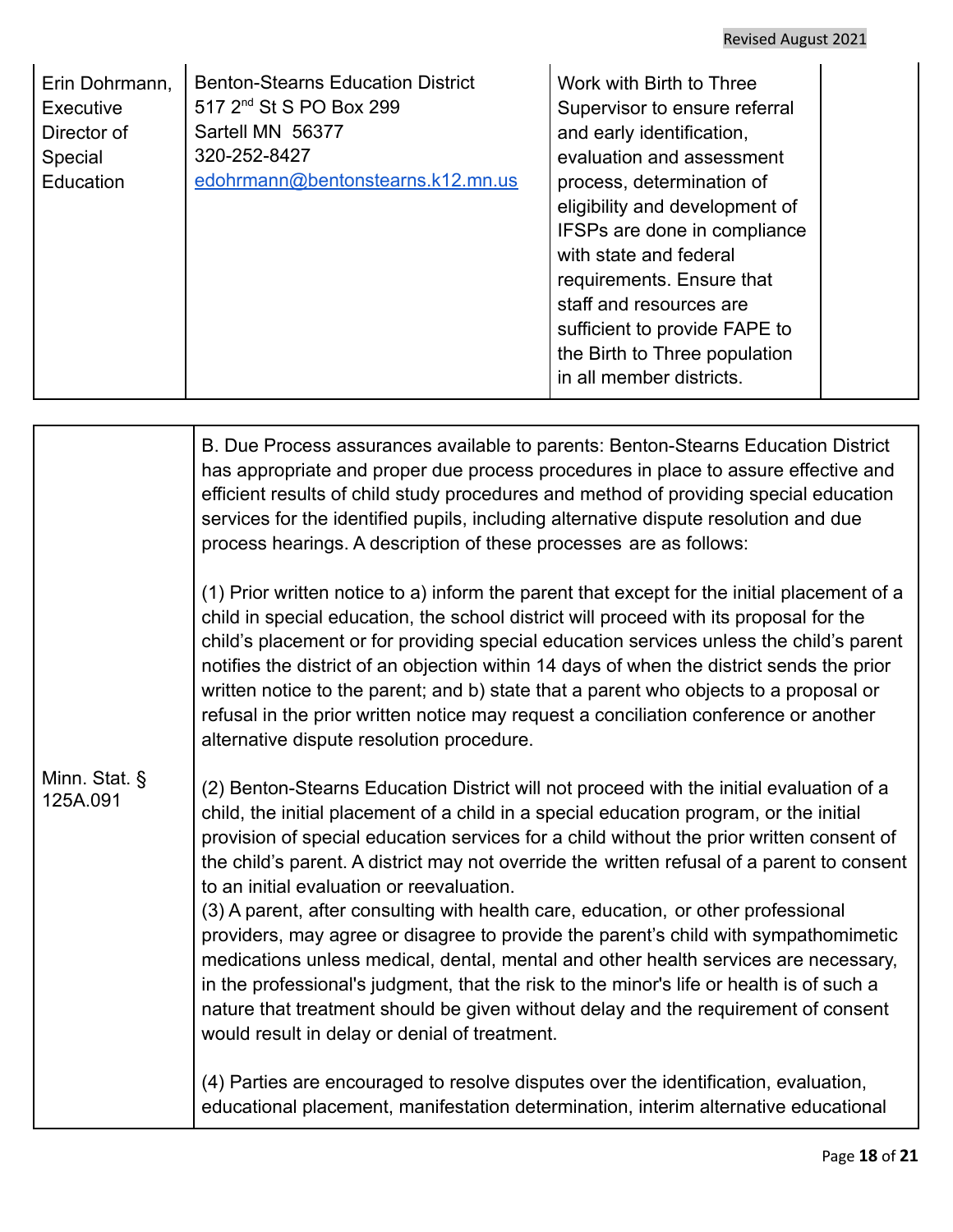|                                      | placement, or the provision of a free appropriate public education to a child with a<br>disability through conciliation, mediation, facilitated team meetings, or other<br>alternative process. All dispute resolution options are voluntary on the part of the<br>parent and must not be used to deny or delay the right to a due process hearing. All<br>dispute resolution processes are provided at no cost to the parent.                                                                                                                                                                                                                                                                                                                                                                                                                                                                                           |
|--------------------------------------|--------------------------------------------------------------------------------------------------------------------------------------------------------------------------------------------------------------------------------------------------------------------------------------------------------------------------------------------------------------------------------------------------------------------------------------------------------------------------------------------------------------------------------------------------------------------------------------------------------------------------------------------------------------------------------------------------------------------------------------------------------------------------------------------------------------------------------------------------------------------------------------------------------------------------|
|                                      | (5) Conciliation Conference: A parent has the right to request the opportunity to meet<br>with appropriate district staff in at least one conciliation conference if the parent<br>objects to any proposal of which the parent receives prior written notice.<br>Benton-Stearns Education District holds a conciliation conference within ten calendar<br>days from the date the district receives a parent's objection to a proposal or refusal in<br>the prior written notice. All discussions held during a conciliation conference are<br>confidential and are not admissible in a due process hearing. Within five school days<br>after the final conciliation conference, the district must prepare and provide to the<br>parent a conciliation conference memorandum that describes the District's final<br>proposed offer of service. This memorandum is admissible in evidence in any<br>subsequent proceeding. |
|                                      | (6) In addition to offering at least one conciliation conference, Benton-Stearns<br>Education District informs parents of other dispute resolution processes, including at<br>least mediation and facilitated team meetings. The fact that an alternative dispute<br>resolution process was used is admissible in evidence at any subsequent proceeding.<br>State-provided mediators and team meeting facilitators shall not be subpoenaed to<br>testify at a due process hearing or civil action under special education law nor are any<br>records of mediators or state-provided team meeting facilitators accessible to the<br>parties.                                                                                                                                                                                                                                                                              |
|                                      | (7) Descriptions of the mediation process, facilitated team meetings, state complaint,<br>and impartial due process hearings may be found in Benton-Stearns Education<br>District's Procedural Safeguard Notice, attached as Appendix C.                                                                                                                                                                                                                                                                                                                                                                                                                                                                                                                                                                                                                                                                                 |
|                                      | IV. Interagency Agreements the District has Entered                                                                                                                                                                                                                                                                                                                                                                                                                                                                                                                                                                                                                                                                                                                                                                                                                                                                      |
|                                      | Benton-Stearns Education District has entered in the following interagency<br>agreements or joint powers board agreements for eligible children, ages 3 to 21, to<br>establish agency responsibility that assures that interagency services are<br>coordinated, provided, and paid for, and that payment is facilitated from public and<br>private sources:                                                                                                                                                                                                                                                                                                                                                                                                                                                                                                                                                              |
| Minn. R.<br>3525.1100, subp.<br>2(E) |                                                                                                                                                                                                                                                                                                                                                                                                                                                                                                                                                                                                                                                                                                                                                                                                                                                                                                                          |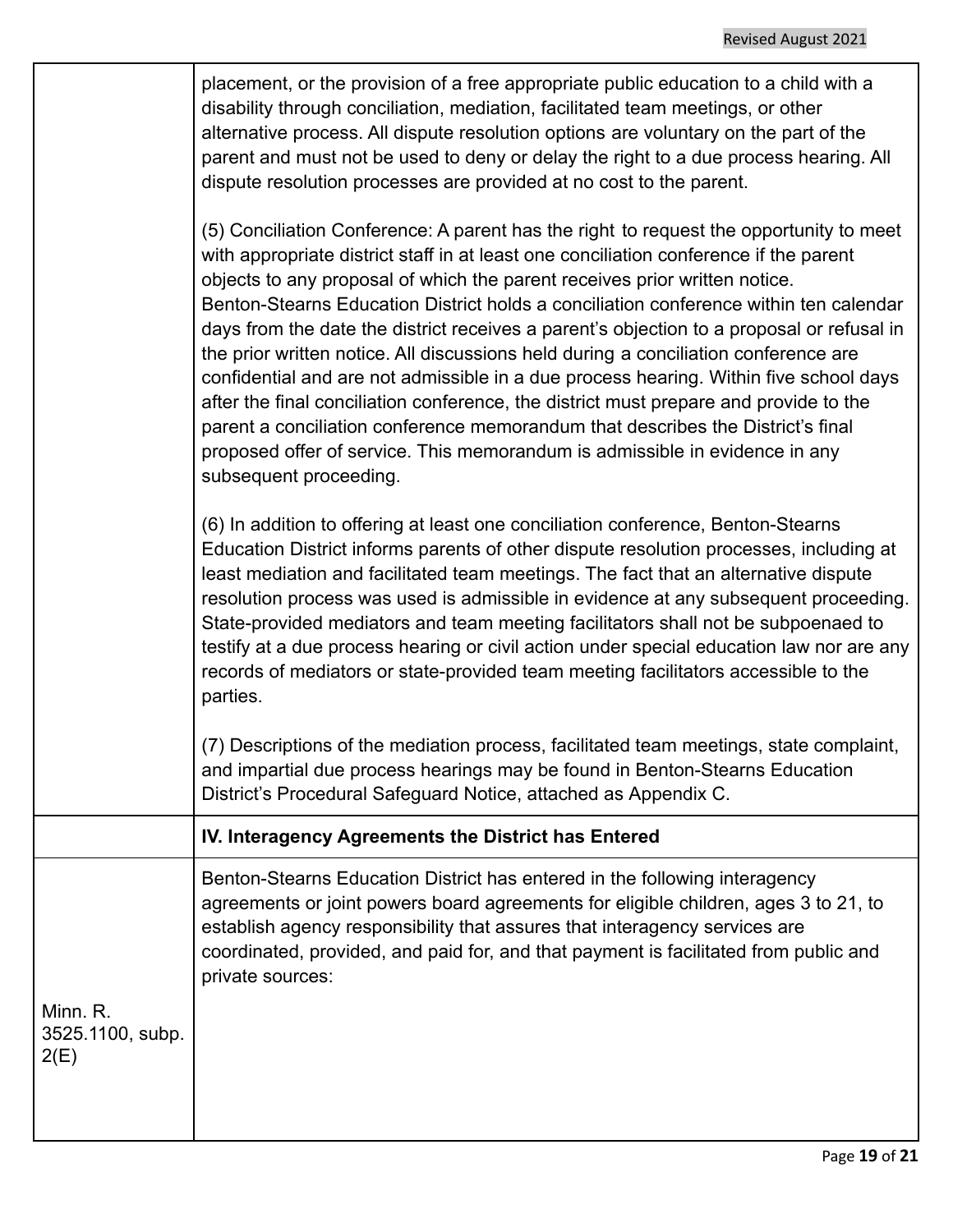|                          | <b>Name of Agency</b>                                                                                                                                                                                                                                                                                                                                                                                                                                                                                                                                                                                                                                                                                                                                                                                                                                                                                                                                                                                                                                                                                                                                                | <b>Terms of</b><br><b>Agreement</b> | <b>Agreement</b><br><b>Termination/Renewal</b> | <b>Comments</b>              |
|--------------------------|----------------------------------------------------------------------------------------------------------------------------------------------------------------------------------------------------------------------------------------------------------------------------------------------------------------------------------------------------------------------------------------------------------------------------------------------------------------------------------------------------------------------------------------------------------------------------------------------------------------------------------------------------------------------------------------------------------------------------------------------------------------------------------------------------------------------------------------------------------------------------------------------------------------------------------------------------------------------------------------------------------------------------------------------------------------------------------------------------------------------------------------------------------------------|-------------------------------------|------------------------------------------------|------------------------------|
|                          | <b>Benton County Children's</b><br><b>Mental Health</b><br>Collaborative                                                                                                                                                                                                                                                                                                                                                                                                                                                                                                                                                                                                                                                                                                                                                                                                                                                                                                                                                                                                                                                                                             | Annual                              | <b>Date</b><br>June 30, 2022                   |                              |
|                          | <b>Stearns County Children's</b><br><b>Mental Health</b><br>Collaborative                                                                                                                                                                                                                                                                                                                                                                                                                                                                                                                                                                                                                                                                                                                                                                                                                                                                                                                                                                                                                                                                                            | Annual                              | June 30, 2022                                  |                              |
|                          | Reach-Up Head Start<br>Interagency Early<br>Intervention Interagency<br>Committee                                                                                                                                                                                                                                                                                                                                                                                                                                                                                                                                                                                                                                                                                                                                                                                                                                                                                                                                                                                                                                                                                    | Annual<br>Annual                    | June 30, 2022<br>June 30, 2022                 | Committee<br>has<br>workplan |
|                          | <b>Vocational Rehabilitation</b><br><b>Services</b>                                                                                                                                                                                                                                                                                                                                                                                                                                                                                                                                                                                                                                                                                                                                                                                                                                                                                                                                                                                                                                                                                                                  | Annual                              | June 30, 2022                                  |                              |
|                          | <b>Community Transition</b><br><b>Interagency Committee</b>                                                                                                                                                                                                                                                                                                                                                                                                                                                                                                                                                                                                                                                                                                                                                                                                                                                                                                                                                                                                                                                                                                          | Annual                              | June 30, 2022                                  |                              |
| Minn. Stat. §<br>125A.24 | <b>V. Special Education Advisory Council</b><br>To increase the involvement of parents of children with disabilities in district policy<br>making and decision making, Benton-Stearns Education District has a special<br>education advisory council.<br>A. Benton-Stearns Education District's Special Education Advisory Council is<br>(individually established/or established in cooperation with other districts who are<br>members of the same special education cooperative).<br>B. Benton-Stearns Education District's Special Education Advisory Council is not a<br>subgroup of the existing board/council/committee.<br>C. At least half of Benton-Stearns Education District's parent advisory councils'<br>members are parents of students with a disability.<br>The district has a nonpublic school located in its boundaries and the parent advisory<br>council includes at least one member who is a parent of a nonpublic school student<br>with a disability, or an employee of a nonpublic school if no parent of a nonpublic<br>school student with a disability is available to serve. Each local council meets no less<br>than once each year. |                                     |                                                |                              |